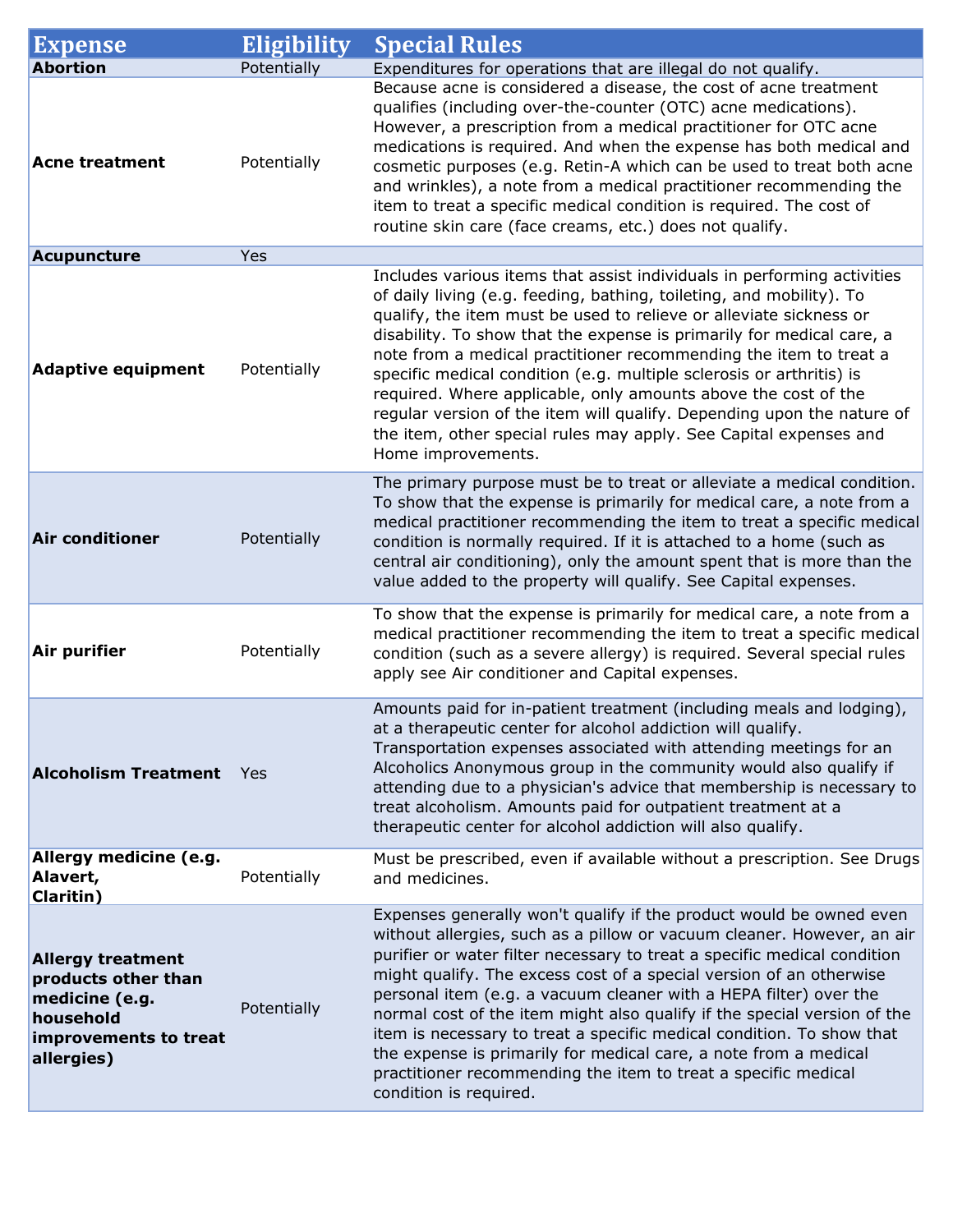| <b>Alternative healers</b>                                             | Potentially | Non-traditional healing treatments provided by professionals may be<br>eligible if provided to treat a specific medical condition. The treatment<br>must be legal. The expenses may not qualify if the remedy is a food<br>or substitute for food that the person would normally consume in<br>order to meet nutritional requirements. Drugs and medicines<br>recommended by alternative healers to treat a specific medical<br>condition also can qualify as medical care, though they must be<br>prescribed by an individual legally authorized to issue prescriptions in<br>the applicable state in order to qualify. |
|------------------------------------------------------------------------|-------------|--------------------------------------------------------------------------------------------------------------------------------------------------------------------------------------------------------------------------------------------------------------------------------------------------------------------------------------------------------------------------------------------------------------------------------------------------------------------------------------------------------------------------------------------------------------------------------------------------------------------------|
| <b>Ambulance</b>                                                       | Yes         |                                                                                                                                                                                                                                                                                                                                                                                                                                                                                                                                                                                                                          |
| Analgesics (e.g. Advil,<br><b>Aspirin, Tylenol)</b>                    | Potentially | Must be prescribed, even if available without a prescription. See Drugs<br>and medicines.                                                                                                                                                                                                                                                                                                                                                                                                                                                                                                                                |
| Antacids (e.g. Maalox,<br>Prilosec,<br>Zantac)                         | Potentially | Must be prescribed, even if available without a prescription. See Drugs<br>and medicines.                                                                                                                                                                                                                                                                                                                                                                                                                                                                                                                                |
| <b>Antibiotic ointments</b><br>(e.g. Bacitracin,<br><b>Neosporin)</b>  | Potentially | Must be prescribed, even if available without a prescription. See Drugs<br>and medicines.                                                                                                                                                                                                                                                                                                                                                                                                                                                                                                                                |
| Antihistamines (e.g.<br>Benadryl,<br><b>Claritin</b> )                 | Potentially | Must be prescribed, even if available without a prescription. See Drugs<br>and medicines.                                                                                                                                                                                                                                                                                                                                                                                                                                                                                                                                |
| Anti-itch creams (e.g.<br>Benadryl,<br><b>Cortaid, Ivarest)</b>        | Potentially | Must be prescribed, even if available without a prescription. See Drugs<br>and medicines.                                                                                                                                                                                                                                                                                                                                                                                                                                                                                                                                |
| <b>Appearance</b><br>improvements                                      | <b>No</b>   | See Cosmetic procedures; Cosmetics; Toiletries                                                                                                                                                                                                                                                                                                                                                                                                                                                                                                                                                                           |
| <b>Arthritis gloves</b>                                                | Yes         |                                                                                                                                                                                                                                                                                                                                                                                                                                                                                                                                                                                                                          |
| <b>Artificial limbs</b>                                                | Yes         |                                                                                                                                                                                                                                                                                                                                                                                                                                                                                                                                                                                                                          |
| <b>Artificial teeth</b>                                                | Yes         |                                                                                                                                                                                                                                                                                                                                                                                                                                                                                                                                                                                                                          |
| <b>Aspirin</b>                                                         | Potentially | Must be prescribed, even if available without a prescription. See Drugs<br>and<br>medicines.                                                                                                                                                                                                                                                                                                                                                                                                                                                                                                                             |
| <b>Asthma delivery</b><br>devices and<br>medications                   | Potentially | Delivery devices (e.g. inhalers and nebulizers) will qualify. Must be<br>prescribed, even if available without a prescription. See Drugs and<br>Medicines.                                                                                                                                                                                                                                                                                                                                                                                                                                                               |
| <b>Automobile</b><br>modifications                                     | Potentially | To show that the expense is primarily for medical care, a note from a<br>medical practitioner recommending the item to treat a specific medical<br>condition is normally required. Expenses of operating a specially<br>equipped car do not qualify. But see<br><b>Canital Exnenses.</b>                                                                                                                                                                                                                                                                                                                                 |
| <b>Bactine</b>                                                         | Potentially | Must be prescribed, even if available without a prescription. See Drugs<br>and medicines.                                                                                                                                                                                                                                                                                                                                                                                                                                                                                                                                |
| <b>Bandages, elastic</b><br>(e.g. Acc)<br><b>Bandages, for torn or</b> | <b>Yes</b>  |                                                                                                                                                                                                                                                                                                                                                                                                                                                                                                                                                                                                                          |
| injured skin (e.g. Band-Yes<br>Aid, Curad)                             |             |                                                                                                                                                                                                                                                                                                                                                                                                                                                                                                                                                                                                                          |
| <b>Batteries</b>                                                       | Potentially | Will only qualify if used to operate a devise that is itself a qualified<br>expense (e.g. a<br>Hearing aid).                                                                                                                                                                                                                                                                                                                                                                                                                                                                                                             |
| <b>Behavioral</b><br>modification<br>programs                          | Potentially | See Schools and education, residential and Schools and education,<br>special                                                                                                                                                                                                                                                                                                                                                                                                                                                                                                                                             |
| <b>Birth-control pills</b>                                             | Yes         | Must be prescribed, even if available without a prescription. See Drugs<br>and medicines.                                                                                                                                                                                                                                                                                                                                                                                                                                                                                                                                |
| <b>Birthing classes</b>                                                | Potentially | See Lamaze classes.                                                                                                                                                                                                                                                                                                                                                                                                                                                                                                                                                                                                      |
| <b>Blood pressure</b><br>monitoring devices                            | Yes         |                                                                                                                                                                                                                                                                                                                                                                                                                                                                                                                                                                                                                          |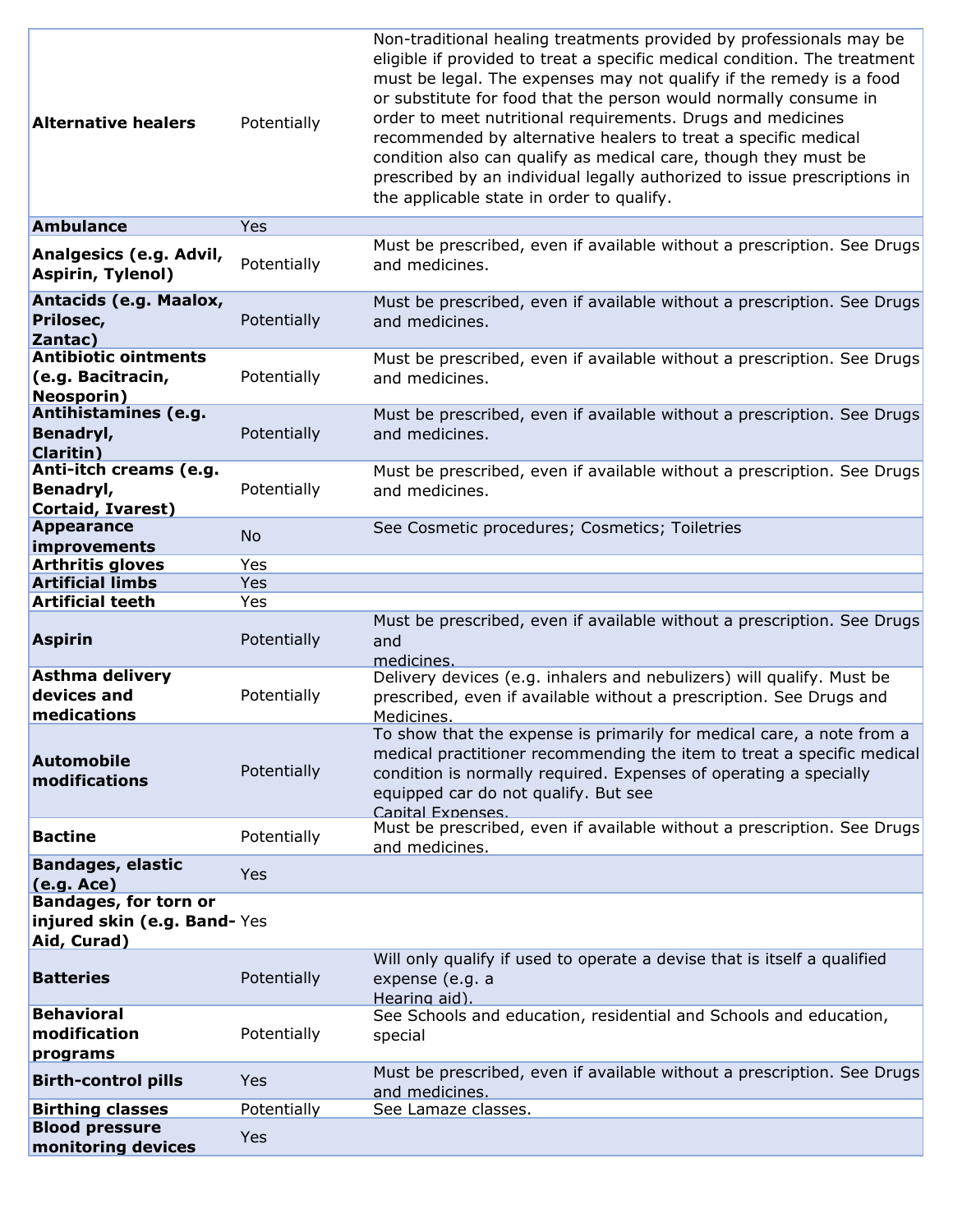| <b>Blood storage</b>                            | Potentially | Fees for temporary storage may qualify under some circumstances,<br>such as where the blood is collected as part of the diagnosis,<br>treatment, or prevention of an existing or imminent medical condition<br>(e.g. in advance of a scheduled surgery for use in a possible<br>transfusion.) Fees for indefinite storage, just in case the blood might<br>be                                                                                                                                                                                                                                    |
|-------------------------------------------------|-------------|--------------------------------------------------------------------------------------------------------------------------------------------------------------------------------------------------------------------------------------------------------------------------------------------------------------------------------------------------------------------------------------------------------------------------------------------------------------------------------------------------------------------------------------------------------------------------------------------------|
| <b>Blood sugar test kits</b><br>and test strips | Yes         | and would not be considered medical care                                                                                                                                                                                                                                                                                                                                                                                                                                                                                                                                                         |
| <b>Body scans</b>                               | Yes         |                                                                                                                                                                                                                                                                                                                                                                                                                                                                                                                                                                                                  |
| <b>Books, health-related</b>                    | Potentially | Will qualify only if recommended to treat an illness diagnosed by a<br>physician. The purpose of the expense must be to treat the disease,<br>rather than to promote general health. To show that the expense is<br>primarily for medical care, a note from a medical practitioner<br>recommending the item to treat a specific medical condition is<br>normally required                                                                                                                                                                                                                        |
| <b>Braces</b>                                   |             | See Orthodontia                                                                                                                                                                                                                                                                                                                                                                                                                                                                                                                                                                                  |
| <b>Braille books and</b>                        | Yes         | Only amounts above the cost of regular printed material will qualify.                                                                                                                                                                                                                                                                                                                                                                                                                                                                                                                            |
| magazines                                       |             |                                                                                                                                                                                                                                                                                                                                                                                                                                                                                                                                                                                                  |
| <b>Breast pumps</b>                             | Yes         | Breast pumps and other supplies that assist lactation will qualify.<br>Items and devices that do not help with lactation but merely make it<br>more convenient (e.g., special bras)<br>won't qualify.                                                                                                                                                                                                                                                                                                                                                                                            |
| <b>Breast reconstruction</b>                    |             | Will qualify to the extent that surgery was done following a                                                                                                                                                                                                                                                                                                                                                                                                                                                                                                                                     |
| surgery following                               | Yes         | mastectomy for cancer. This is an exception to the general rules                                                                                                                                                                                                                                                                                                                                                                                                                                                                                                                                 |
| mastectomy                                      |             | regarding cosmetic procedures.                                                                                                                                                                                                                                                                                                                                                                                                                                                                                                                                                                   |
| <b>Calamine lotion</b>                          | Potentially | Must be prescribed. See Drugs and medicines.                                                                                                                                                                                                                                                                                                                                                                                                                                                                                                                                                     |
| <b>Calcium supplements</b>                      | Potentially | See Dietary supplements; Mineral supplements                                                                                                                                                                                                                                                                                                                                                                                                                                                                                                                                                     |
| <b>Capital expense</b>                          | Potentially | Improvements or special equipment added to a home or other capital<br>expenditures may qualify if the primary purpose of the expenditure is<br>medical care for you, your spouse or a dependent. To show that the<br>expense is primarily for medical care a note from a medical<br>practitioner recommending the item to treat a specific medical<br>condition is normally required. How much of the expense would<br>qualify depends on the extent to which the expense permanently<br>improves the property and whether others besides the person with<br>the medical condition will benefit. |
| <b>Cancer screenings</b>                        | Yes         |                                                                                                                                                                                                                                                                                                                                                                                                                                                                                                                                                                                                  |
| <b>Carpal tunnel wrist</b>                      |             |                                                                                                                                                                                                                                                                                                                                                                                                                                                                                                                                                                                                  |
| supports                                        | Yes         |                                                                                                                                                                                                                                                                                                                                                                                                                                                                                                                                                                                                  |
| <b>Chelation therapy</b>                        | Yes         | Will qualify if used primarily for medical care such as lead poisoning.<br>Won't qualify if used just to maintain general health. To show that the<br>expense is primarily for medical care, a note from a medical<br>practitioner recommending the item to treat a specific<br>medical condition is required.                                                                                                                                                                                                                                                                                   |
| <b>Chinese herbal</b><br>practitioners          | Potentially | See Alternative healers                                                                                                                                                                                                                                                                                                                                                                                                                                                                                                                                                                          |
| <b>Chiropractors</b>                            | Yes         |                                                                                                                                                                                                                                                                                                                                                                                                                                                                                                                                                                                                  |
| <b>Chondroitin</b>                              | Potentially | Will qualify if used primarily for medical care (for example, to treat<br>arthritis). Won't qualify if used just to maintain general health. To<br>show that the expense is primarily for medical care, a note from a<br>medical practitioner recommending the item to treat a specific medical<br>condition is required.                                                                                                                                                                                                                                                                        |
| <b>Circumcision</b>                             | Yes         |                                                                                                                                                                                                                                                                                                                                                                                                                                                                                                                                                                                                  |
| <b>Classes, health-related Potentially</b>      |             | Will qualify only if recommended to treat an illness diagnosed by a<br>physician. The purpose of the expense must be to treat the disease,<br>rather than to promote general health. To show that the expense is<br>primarily for medical care, a note from a medical provider is required.                                                                                                                                                                                                                                                                                                      |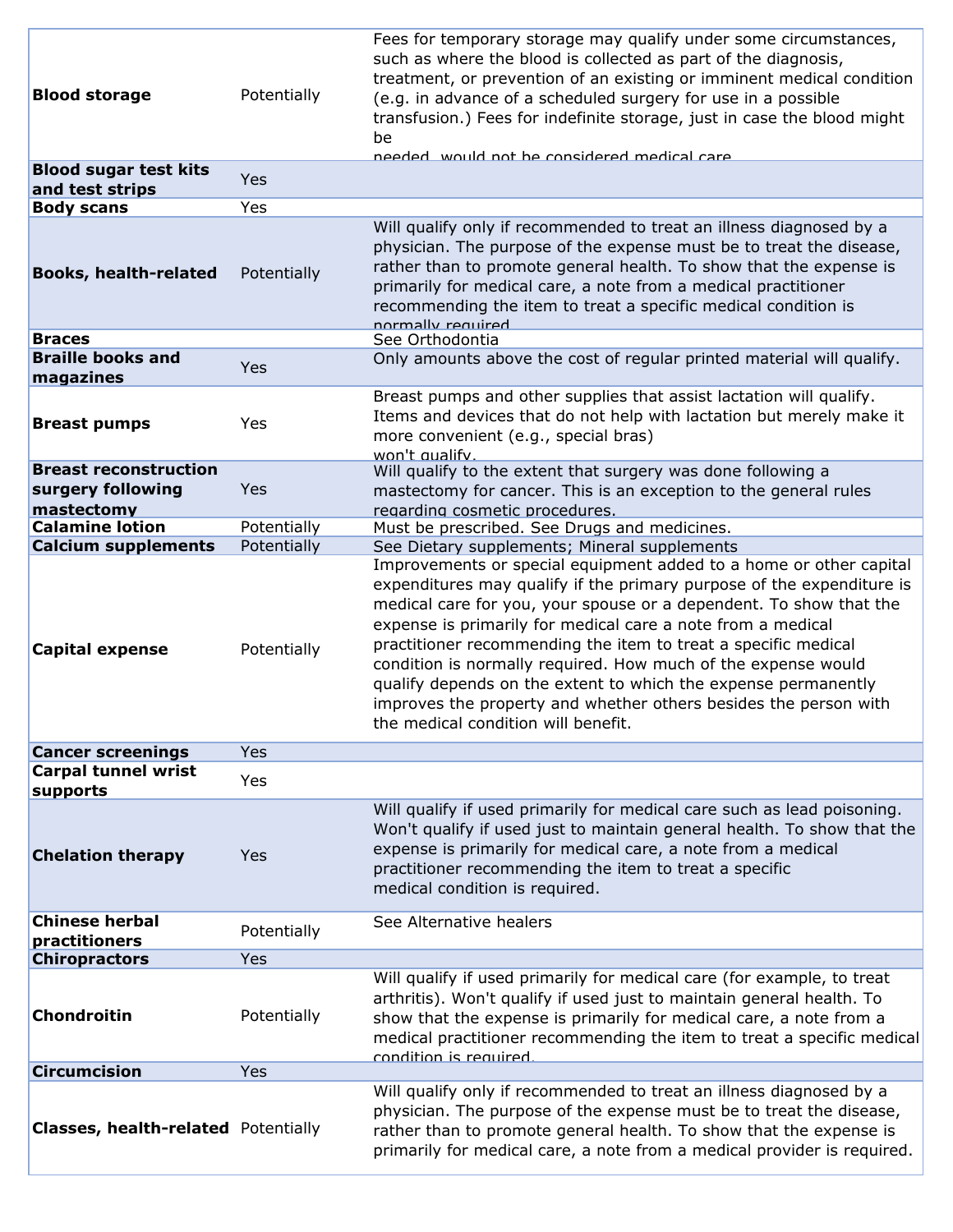| <b>Co-insurance amounts</b> Yes                                            |                    | Will qualify if the underlying service/item qualifies                                                                                                                                                                                                                                                                                                                                                                                                                                        |
|----------------------------------------------------------------------------|--------------------|----------------------------------------------------------------------------------------------------------------------------------------------------------------------------------------------------------------------------------------------------------------------------------------------------------------------------------------------------------------------------------------------------------------------------------------------------------------------------------------------|
| Cold medicine (e.g.<br>Comtrex,<br>Sudafed)                                | Potentially        | Must be prescribed, even if available without a prescription. See Drugs<br>and medicines.                                                                                                                                                                                                                                                                                                                                                                                                    |
| Cold/hot packs                                                             | Potentially        | Only cold/hot packs sold as medical supplies will qualify; those sold<br>for other purposes<br>won't qualify. Hot water bottles and heating pads won't qualify.                                                                                                                                                                                                                                                                                                                              |
| Cold sore medicine                                                         | Potentially        | Must be prescribed, even if available without a prescription. See Drugs<br>and medicines.                                                                                                                                                                                                                                                                                                                                                                                                    |
| <b>Compression hose</b>                                                    | Potentially        | Won't qualify if used for personal or preventive reason. If used to<br>treat or alleviate a specific medical condition, only the excess cost of<br>the specialized hose over the cost of regular hose will qualify. To show<br>that the expense is primarily for medical care, a note from a medical<br>practitioner recommending the item to treat a specific medical<br>condition is required                                                                                              |
| <b>Condoms</b>                                                             | Yes                |                                                                                                                                                                                                                                                                                                                                                                                                                                                                                              |
| <b>Contact lenses,</b><br>materials, and<br>equipment                      | Yes                | Materials and equipment needed for using lenses (such as saline<br>solution and enzyme cleaner) would qualify if the lenses are needed<br>for medical purposes, as will distilled water used to store and clean<br>the lenses. Contact lens insurance would not qualify.<br>Contact lenses for solely cosmetic nurnoses do not qualify.                                                                                                                                                      |
| Co-payments                                                                | Yes                |                                                                                                                                                                                                                                                                                                                                                                                                                                                                                              |
| <b>Controlled substances</b><br>in violation of federal<br>law             | <b>No</b>          | If the substance violates federal law (e.g., the Controlled Substances<br>Act), the expense would not qualify even if a state law allows its use<br>with a physician's prescription (for example, marijuana or laetrile<br>prescribed to treat a special medical condition).                                                                                                                                                                                                                 |
| <b>Cosmetic procedures</b>                                                 | No                 | Most cosmetic procedures do not qualify. This includes cosmetic<br>surgery or other procedures that are directed at improving the<br>patient's appearance and don't meaningfully promote the proper<br>function of the body or prevent or treat illness or disease. There is an<br>exception, however for procedures necessary to ameliorate a<br>deformity arising from a congenital abnormality, personal injury from<br>an accident or trauma, or disfiguring disease- these may qualify. |
| <b>Cough suppressants</b><br>(e.g. Robitussin, cough Potentially<br>drops) |                    | Must be prescribed, even if available without a prescription. See Drugs<br>and medicines.                                                                                                                                                                                                                                                                                                                                                                                                    |
| <b>Counseling</b>                                                          | Potentially        | Will qualify for a medical reason. Marriage counseling doesn't qualify.                                                                                                                                                                                                                                                                                                                                                                                                                      |
| <b>CPAP</b> (continuous<br>positive airway<br>pressure) devices            | Yes                |                                                                                                                                                                                                                                                                                                                                                                                                                                                                                              |
| Crowns, dental<br><b>Crutches</b>                                          | Potentially<br>Yes | Will not qualify if they are obtained for a cosmetic reason.<br>Will qualify whether purchased or rented.                                                                                                                                                                                                                                                                                                                                                                                    |
| <b>Decongestants (Ex.</b><br>Dimetapp, Sudafed)                            | Potentially        | Must be prescribed, even if available without a prescription. See Drugs<br>and medicines.                                                                                                                                                                                                                                                                                                                                                                                                    |
| <b>Deductibles</b>                                                         | Yes                | Will qualify if the underlying service/item qualifies.                                                                                                                                                                                                                                                                                                                                                                                                                                       |
| <b>Dental floss</b><br><b>Dental sealants</b>                              | No<br>Yes          |                                                                                                                                                                                                                                                                                                                                                                                                                                                                                              |
| <b>Dental services and</b>                                                 |                    | Includes expenses incurred for the prevention and alleviation of dental                                                                                                                                                                                                                                                                                                                                                                                                                      |
| procedures                                                                 | Yes                | disease. Teeth whitening is not eligible.                                                                                                                                                                                                                                                                                                                                                                                                                                                    |
| <b>Dentures and denture</b><br>adhesives                                   | Yes                |                                                                                                                                                                                                                                                                                                                                                                                                                                                                                              |
| <b>Deodorant</b>                                                           | No                 |                                                                                                                                                                                                                                                                                                                                                                                                                                                                                              |
| <b>Diabetic socks</b>                                                      | Potentially        | Won't qualify if used for personal or preventive reasons. If used to<br>treat or alleviate a specific medical condition, only the excess cost of<br>the specialized hose over the cost of regular hose will qualify. To show<br>that the expense is primarily for medical care, a note from a medical<br>practitioner recommending the item to treat a specific medical<br>condition is required                                                                                             |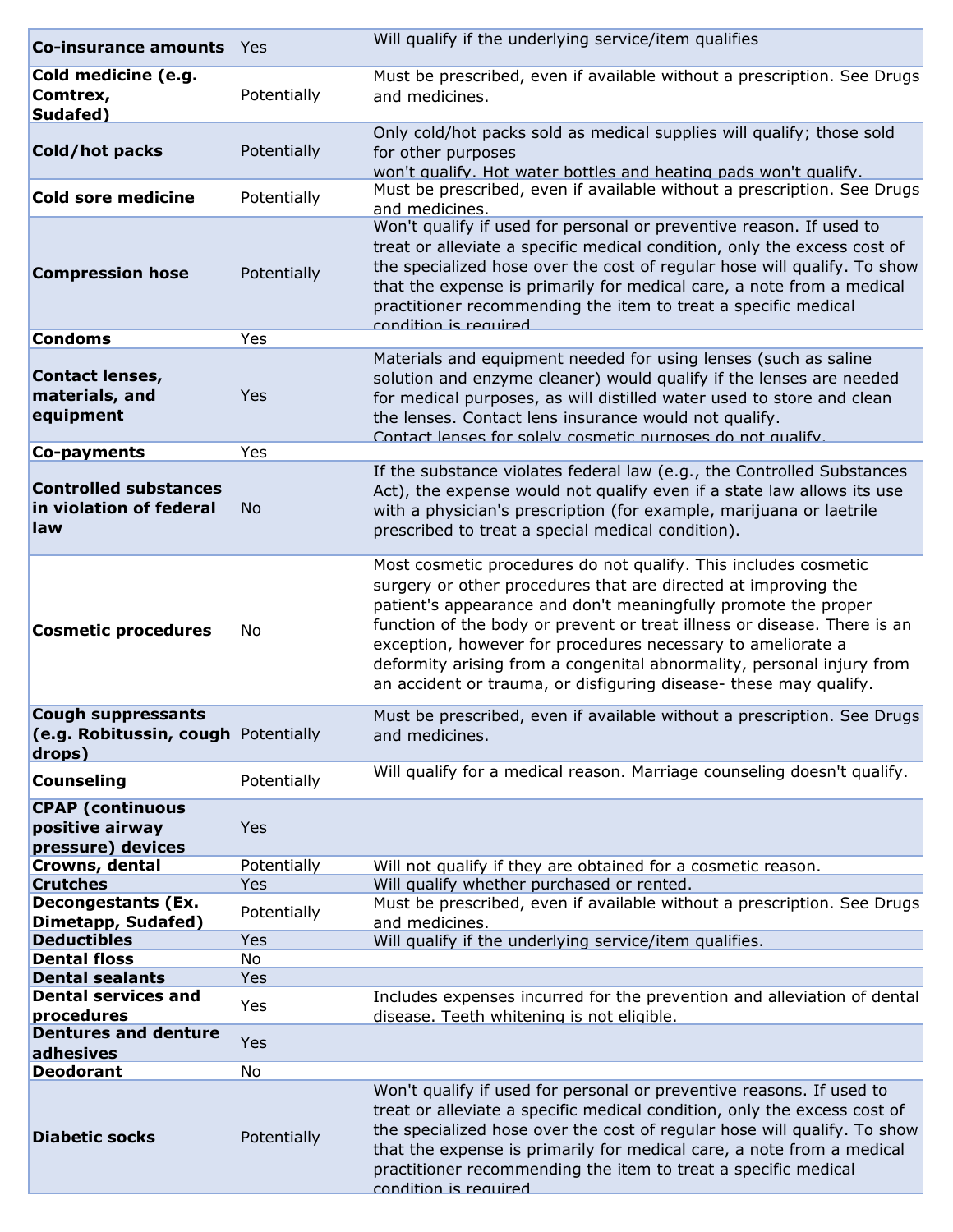| <b>Diabetic supplies</b>                                     | Yes         | Includes Blood-sugar test kits and test strips; Glucose-monitoring<br>equipment; and Insulin.                                                                                                                                                                                                                                                                                                                                                                                                                                                                                                                                                               |
|--------------------------------------------------------------|-------------|-------------------------------------------------------------------------------------------------------------------------------------------------------------------------------------------------------------------------------------------------------------------------------------------------------------------------------------------------------------------------------------------------------------------------------------------------------------------------------------------------------------------------------------------------------------------------------------------------------------------------------------------------------------|
| <b>Diagnostic</b><br>items/services                          | Yes         | Includes a wide variety of procedures to determine the presence of a<br>disease or dysfunction of the body, such as tests to detect heart<br>attack, stroke, diabetes, osteoporosis, thyroid conditions, and cancer.                                                                                                                                                                                                                                                                                                                                                                                                                                        |
| <b>Diaper rash ointments</b><br>and creams (e.g.<br>Desitin) | Potentially | Must be prescribed.                                                                                                                                                                                                                                                                                                                                                                                                                                                                                                                                                                                                                                         |
| <b>Diapers or diaper</b><br>service                          | Potentially | Regular diapers or diaper services for newborns do not qualify. But<br>diapers or diaper services that are used to relieve the effects of a<br>diagnosed medical condition do qualify (for example, diapers used by<br>adults who suffer from urinary incontinence). A note from a medical<br>practitioner recommending the item to treat a specific medical<br>condition is required                                                                                                                                                                                                                                                                       |
| <b>Diarrhea medicine</b><br>(e.g. Imodium,<br>Kaopectate)    | Potentially | Must be prescribed, even if available without a prescription. See Drugs<br>and medicines.                                                                                                                                                                                                                                                                                                                                                                                                                                                                                                                                                                   |
| <b>Dietary supplements</b>                                   | Potentially | The cost of dietary supplements, nutritional supplements, vitamins,<br>herbal supplements, and natural medicines does not qualify if they are<br>merely beneficial for general health (e.g., one a day vitamins). They<br>may qualify if recommended by a medical practitioner for a specific<br>medical condition (for example, a prescribed dosage to treat a vitamin<br>deficiency). To show that the expense is primarily for medical care, a<br>note from a medical practitioner recommending the item to treat a<br>specific medical condition (e.g., 1,000 mg of vitamin B-12 daily to<br>treat a specific vitamin deficiency) is normally required. |
| <b>Diet food</b>                                             | No          | Costs of special foods to treat a specific disease (such as obesity) do<br>not qualify to the extent that they satisfy ordinary nutritional<br>requirements. Thus, the costs of foods associated with a weight-loss<br>program such as special pre-packaged meals, would not qualify, since<br>they just meet normal nutritional needs.                                                                                                                                                                                                                                                                                                                     |
| <b>Dietary supplements</b>                                   | Potentially | The cost of dietary supplements, nutritional supplements, vitamins,<br>herbal supplements, and natural medicines does not qualify if they are<br>merely beneficial for general health (e.g., one a day vitamins). But<br>may qualify if recommended by a medical practitioner for a specific<br>medical condition (for example, a prescribed dosage to treat a<br>vitamin deficiency). To show that the expense is primarily for medical<br>care, a note from a medical practitioner recommending the item to<br>treat a specific medical condition (e.g., 1,000 mg of Vitamin B-12<br>daily to treat a specific vitamin deficiency) is required.           |
| <b>DNA collection and</b><br>storage                         | Potentially | Such expenses generally won't qualify. But temporary storage may<br>qualify under some circumstances, such as where the DNA is collected<br>as part of the diagnosis, treatment, or prevention or an existing or<br>imminent medical condition.                                                                                                                                                                                                                                                                                                                                                                                                             |
| <b>Doula</b>                                                 | Potentially | Will only qualify to the extent that the doula provides medical care for<br>the mother or child. Services such as emotional support, parenting<br>information, child care and housekeeping will not qualify.                                                                                                                                                                                                                                                                                                                                                                                                                                                |
| <b>Drug addictions</b><br>treatment                          | Yes         | Amounts paid for in-patient treatment at a therapeutic center for drug<br>addiction will qualify. Amounts paid for outpatient treatment at a<br>therapeutic center for drug addiction will also qualify, as will<br>transportation expenses associated with attending meetings of<br>appropriate drug addition treatment groups within the community if<br>attending due to a physician's advice that membership is necessary to<br>treat drug addiction                                                                                                                                                                                                    |
| Drug overdose,<br>treatment                                  | Yes         |                                                                                                                                                                                                                                                                                                                                                                                                                                                                                                                                                                                                                                                             |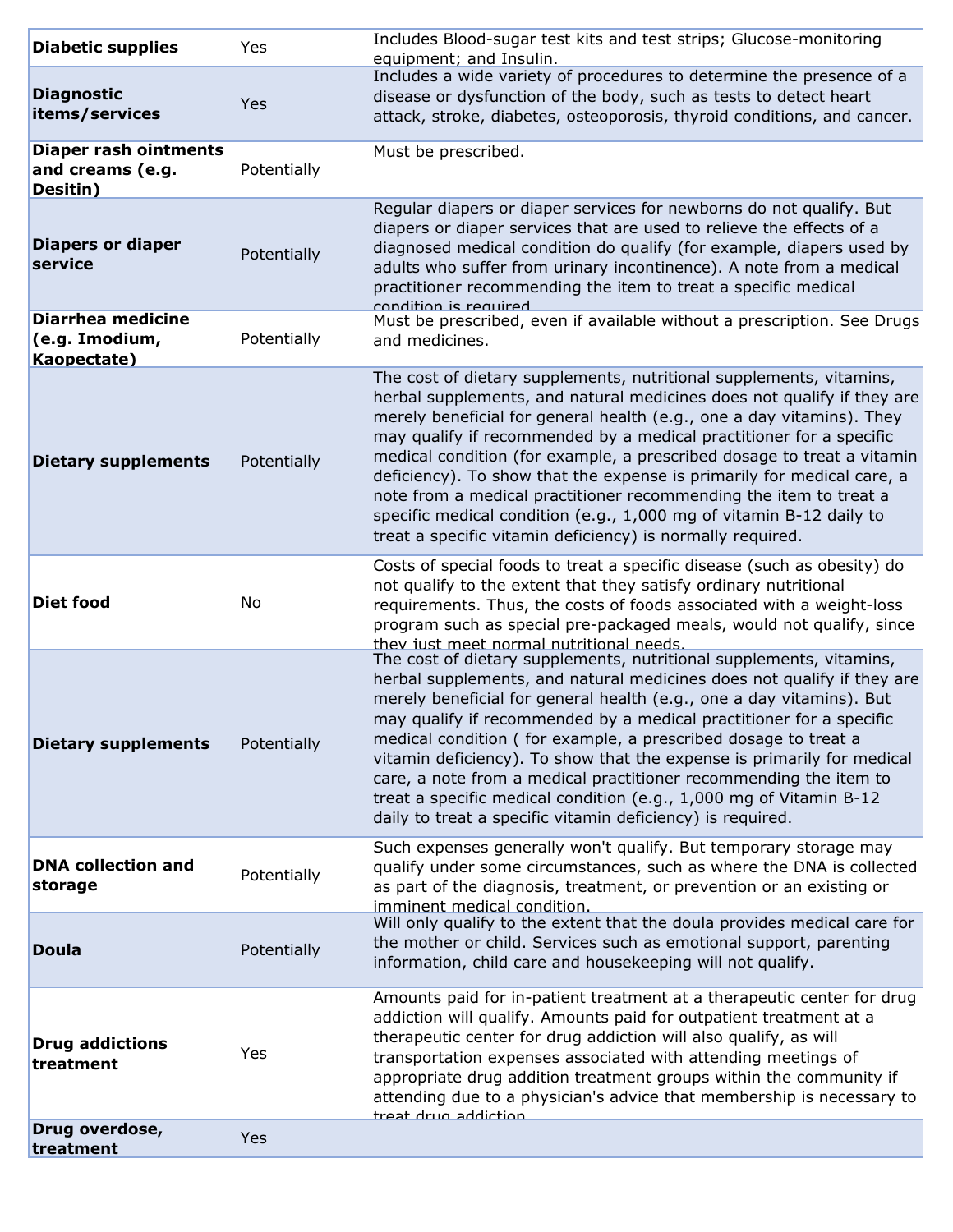| <b>Drugs and medicines</b>                                      | Potentially | Will qualify if primarily for medical care (and not for personal, general<br>health, or cosmetic purposes), legally procured, and generally<br>accepted as medicines and drugs. In addition, the medicine or drug<br>must be prescribed, with the exception of insulin.<br>Prescriptions must meet the legal requirements for a prescription in<br>the state where the expense is incurred. To show that a medicine or<br>drug that can be obtained without a prescription (i.e. OTC drug) was<br>prescribed a prescription or other documentation that a prescription<br>was issued (e.g., a pharmacist's receipt with the name of the<br>purchaser or patient, the date and amount of the purchase, and an Rx<br>number) is required. |
|-----------------------------------------------------------------|-------------|-----------------------------------------------------------------------------------------------------------------------------------------------------------------------------------------------------------------------------------------------------------------------------------------------------------------------------------------------------------------------------------------------------------------------------------------------------------------------------------------------------------------------------------------------------------------------------------------------------------------------------------------------------------------------------------------------------------------------------------------|
| Drug testing kits for<br>home use                               | Potentially | Kits that test for the presence of controlled substances probably won't<br>qualify, as they do not treat a medical condition. However, if the drug<br>testing kit is used in the course of treating a medical condition, such<br>as addiction, it could qualify. To show that the expense is primarily for<br>medical care, a note from a medical practitioner recommending the<br>item to treat a specific medical condition is required.                                                                                                                                                                                                                                                                                              |
| <b>Durable medical</b>                                          | Yes         | Will qualify if used to relieve sickness or disability.                                                                                                                                                                                                                                                                                                                                                                                                                                                                                                                                                                                                                                                                                 |
| equipment<br><b>Dyslexia treatment</b>                          | Potentially | See Language training                                                                                                                                                                                                                                                                                                                                                                                                                                                                                                                                                                                                                                                                                                                   |
| Ear plugs                                                       | Potentially | Will qualify if recommended by a medical practitioner for a specific<br>medical condition. To show that the expense is primarily for medical<br>care, a note from a medical practitioner recommending the item to<br>treat a specific medical condition is normally required.                                                                                                                                                                                                                                                                                                                                                                                                                                                           |
| Ear wax removal drops<br>(e.g. Debrox, Murine)                  | Potentially | Must be prescribed, even if available without a prescription. See Drugs<br>and medicines.                                                                                                                                                                                                                                                                                                                                                                                                                                                                                                                                                                                                                                               |
| <b>Eczema treatments</b>                                        | Potentially | Must be prescribed, even if available without a prescription. See Drugs<br>and medicines.                                                                                                                                                                                                                                                                                                                                                                                                                                                                                                                                                                                                                                               |
| <b>Egg donor fees</b>                                           | Yes         | Amounts paid for the egg donor fee, an agency fee, an egg donor's<br>medical and psychological testing, and the legal fees for preparation<br>of the egg donor contract qualify, if preparatory to a procedure<br>performed on you, your spouse, or another<br>individual whose expenses are eligible for tax-free reimbursement.                                                                                                                                                                                                                                                                                                                                                                                                       |
| Eggs and embryos,<br>storage                                    | Potentially | Fees for temporary storage qualify, but only to the extent necessary<br>for immediate conception. Storage fees for undefined future<br>conception probably aren't considered medical care.                                                                                                                                                                                                                                                                                                                                                                                                                                                                                                                                              |
| <b>Electrolysis or hair</b><br>removal                          | <b>No</b>   |                                                                                                                                                                                                                                                                                                                                                                                                                                                                                                                                                                                                                                                                                                                                         |
| <b>Exercise programs</b>                                        | Potentially | Qualifies only if required to treat an illness (such as obesity)<br>diagnosed by a physician. The purpose of the expense must be to<br>treat the disease rather than to promote general health, and the<br>expense must not have been incurred "but for" this purpose.<br>To show that the expense is primarily for medical care, a note from a<br>medical practitioner recommending the item or program to treat a<br>cnecific medical condition is required                                                                                                                                                                                                                                                                           |
| <b>Expectorants</b><br>(e.g. Comtrex,<br><b>Robitussin</b> )    | Potentially | Must be prescribed, even if available without a prescription. See Drugs<br>and medicines.                                                                                                                                                                                                                                                                                                                                                                                                                                                                                                                                                                                                                                               |
| Eye drops (e.g. Visine) Potentially                             |             | Medicated eye drops must be prescribed, even if available without a<br>prescription. See Drugs and medicines.                                                                                                                                                                                                                                                                                                                                                                                                                                                                                                                                                                                                                           |
| Eye examinations,<br>eyeglasses, equipment Yes<br>and materials |             | Materials and equipment needed for using eyeglasses (such as<br>eyeglass cleansers) would qualify if the lenses are needed for medical<br>purposes.                                                                                                                                                                                                                                                                                                                                                                                                                                                                                                                                                                                     |
| <b>Feminine hygiene</b><br>products                             | No          | Such expenses generally won't qualify, as they are ordinarily<br>considered as being used to maintain general health.                                                                                                                                                                                                                                                                                                                                                                                                                                                                                                                                                                                                                   |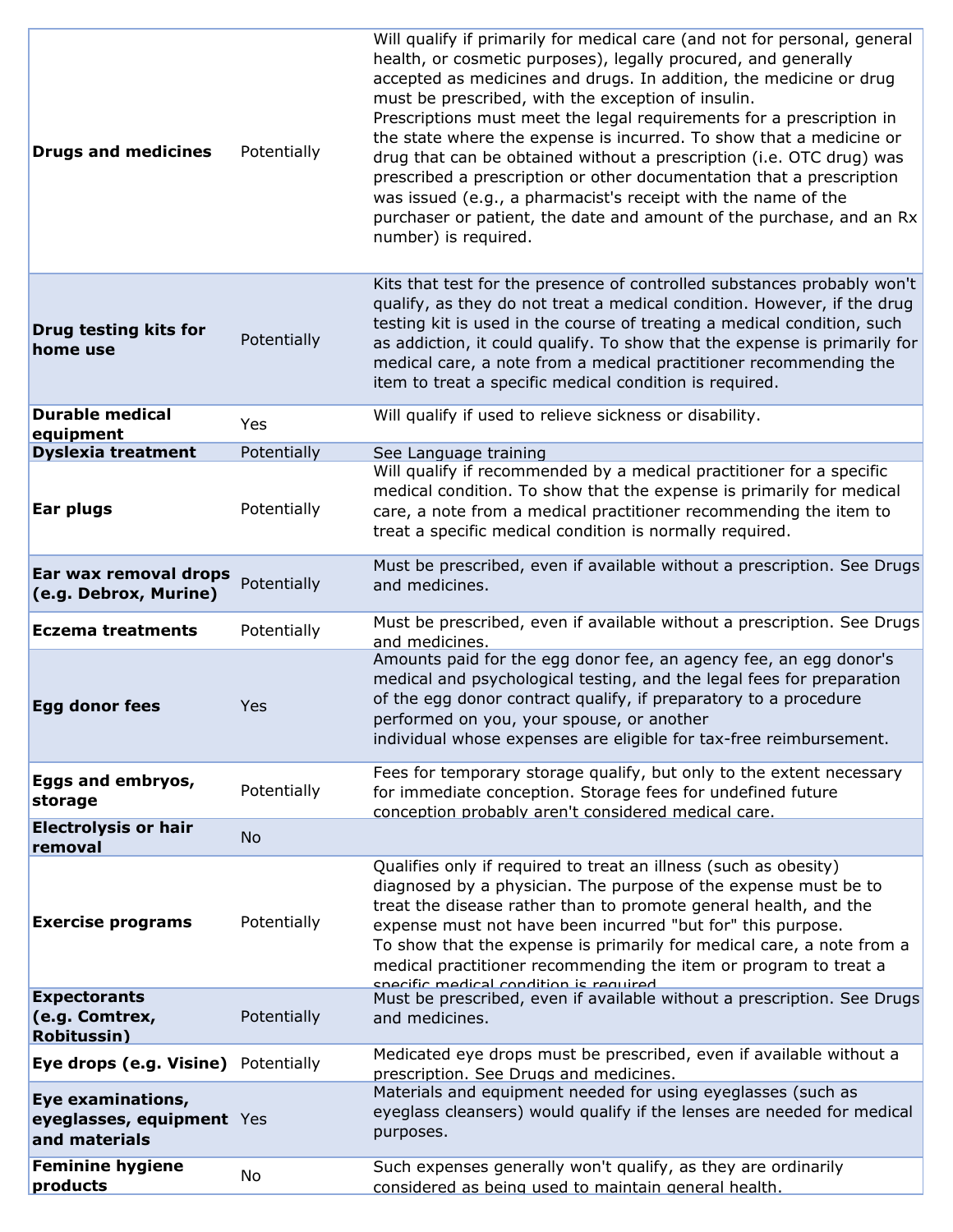| <b>Fertility treatments</b>                                                       | Yes         | Will qualify to the extent that procedures are intended to overcome an<br>inability to have children and are performed on you, your spouse, or<br>another individual whose expenses are eligible for tax-free<br>reimbursement. Expenses paid to or for an in vitro surrogate do not<br>qualify, nor do egg donor expenses unless preparatory to a procedure<br>performed on you, your spouse, or another individual whose expenses<br>are eligible for tax-free<br>raimhurcamant |
|-----------------------------------------------------------------------------------|-------------|-----------------------------------------------------------------------------------------------------------------------------------------------------------------------------------------------------------------------------------------------------------------------------------------------------------------------------------------------------------------------------------------------------------------------------------------------------------------------------------|
| <b>Fever-reducing</b><br>medications (e.g.<br>Aspirin, Motrin,<br><b>Tylenol)</b> | Potentially | Must be prescribed, even if available without a prescription. See Drugs<br>and medicines.                                                                                                                                                                                                                                                                                                                                                                                         |
| <b>Fiber supplements</b>                                                          | Potentially | Won't qualify if used for general health purposes or other personal<br>reasons. But fiber supplements may qualify if used to treat or alleviate<br>specific medical condition. To show that the expense is primarily for<br>medical care, a note from a medical practitioner recommending the<br>item to treat a specific medical condition is required.                                                                                                                          |
| <b>First aid cream</b>                                                            | Potentially | Must be prescribed, even if available without a prescription. See Drugs<br>and medicines.                                                                                                                                                                                                                                                                                                                                                                                         |
| <b>First aid kits</b>                                                             | Yes         | Must be for use by the participant, spouse, or other individual eligible<br>for tax-free health coverage under the plan. Large first aid kits raise<br>concerns about stockpiling.                                                                                                                                                                                                                                                                                                |
| <b>Fitness programs</b>                                                           | Potentially | See Exercise programs.                                                                                                                                                                                                                                                                                                                                                                                                                                                            |
| <b>Flu shots</b>                                                                  | Yes         | Immunizations to prevent disease will qualify.                                                                                                                                                                                                                                                                                                                                                                                                                                    |
| <b>Fluoridation services</b>                                                      | Yes         | Will qualify if recommended by a dentist to prevent tooth decay. The<br>amount that<br>qualifies is limited to the cost allocable to the current year.                                                                                                                                                                                                                                                                                                                            |
| <b>Fluoride rinses</b>                                                            | Potentially | Won't qualify if used to maintain general health or for other personal<br>reasons. May qualify if used to treat or alleviate a specific medical<br>condition. To show that the expense is primarily for medical care, a<br>prescription from a medical practitioner is required. Must be<br>prescribed, even if available without a prescription                                                                                                                                  |
| Foods                                                                             | Potentially | See Special food; Meals; and Alternative healers.                                                                                                                                                                                                                                                                                                                                                                                                                                 |
| Foreign countries,<br>medical care received<br><u>in</u>                          | Potentially | In general, expenses incurred in other countries must meet the same<br>requirements that would apply if the expenses were incurred in the<br>U.S. (e.g., the expense must be primarily for medical care, may not<br>be for a cosmetic procedure, etc.). Note that the treatments must be<br>legal in the U.S. and the other country, and that special rules apply to<br>medicines and drugs obtained outside the U.S.                                                             |
| <b>Gambling problem,</b><br>treatment for                                         | Potentially | May be eligible if related to the treatment of a legitimate medical<br>condition as outlined in a letter of medical necessity with specification<br>on how the treatment will be used to alleviate the issue.                                                                                                                                                                                                                                                                     |
| <b>Gauze pads</b>                                                                 | <b>Yes</b>  |                                                                                                                                                                                                                                                                                                                                                                                                                                                                                   |
| <b>Genetic testing</b>                                                            | Potentially | Would qualify to the extent that testing is done to diagnose a medical<br>condition or to determine possible defects. Certain testing and<br>counseling required to be covered under health care reform's<br>preventative services mandate (e.g., for the breast cancer<br>susceptibility gene (BRCA) would qualify. However, testing done just<br>to determine the sex of a fetus would not qualify.                                                                             |
| Glucosamine                                                                       | Potentially | See Chondroitin                                                                                                                                                                                                                                                                                                                                                                                                                                                                   |
| <b>Glucose monitoring</b>                                                         | Yes         | Items such as blood glucose meters and glucose test strips are                                                                                                                                                                                                                                                                                                                                                                                                                    |
| equipment                                                                         |             | diagnostic items and are primarily for medical care.                                                                                                                                                                                                                                                                                                                                                                                                                              |
| <b>Guide dog; other</b><br>animal aid                                             | Yes         | Expenses for buying, training, and maintaining an animal used by a<br>physically disabled person would qualify; this includes the expenses of<br>food and inoculations. Veterinary fees for such animals also qualify as<br>medical care.                                                                                                                                                                                                                                         |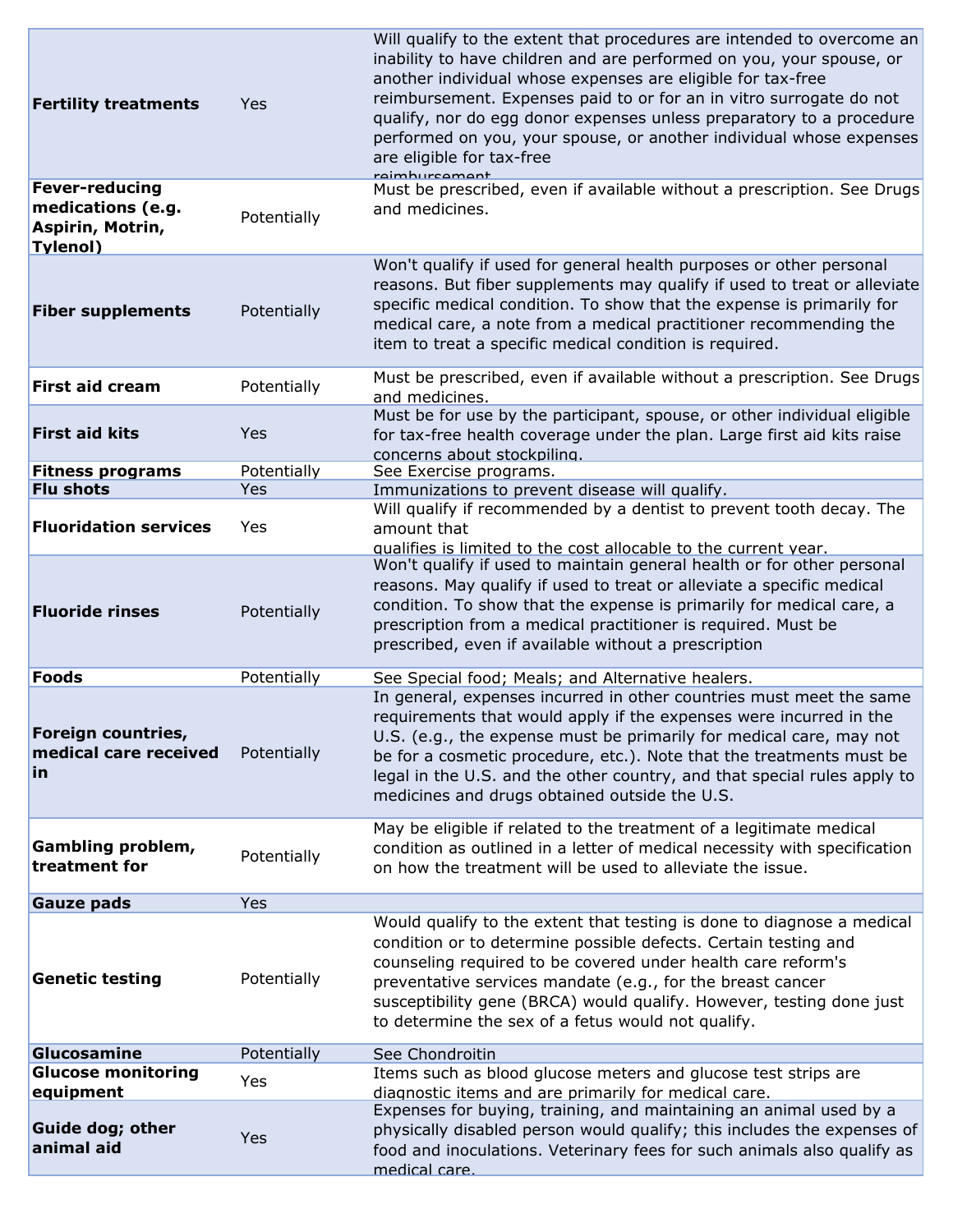| <b>Hand sanitizer</b>                                                                     | Potentially                | Won't qualify if used for general health purposes or other personal<br>reasons. May qualify if used to treat or alleviate a specific medical<br>condition. Might also qualify where there is an imminent probability of<br>contracting a specific illness (e.g., from a household member who has<br>a contagious disease). A note from a medical practitioner<br>recommending the item to treat a specific medical condition, or to<br>prevent a specific an imminent illness is required.                                            |
|-------------------------------------------------------------------------------------------|----------------------------|---------------------------------------------------------------------------------------------------------------------------------------------------------------------------------------------------------------------------------------------------------------------------------------------------------------------------------------------------------------------------------------------------------------------------------------------------------------------------------------------------------------------------------------|
| <b>Headache medications</b><br>(e.g. Advil, Aspirin,<br><b>Tylenol</b> )                  | Potentially                | Must be prescribed, even if available without a prescription. See Drugs<br>and Medicine                                                                                                                                                                                                                                                                                                                                                                                                                                               |
| <b>Health club fees</b>                                                                   | Potentially                | Only in very limited circumstances would fees paid to a health club<br>qualify. One instance might be where fees are incurred upon the<br>advice of a medical practitioner to treat a specific medical condition<br>(e.g. rehabilitation after back surgery or treatment for obesity). When<br>treatment is no longer needed, the fees would no longer qualify. To<br>show that the expense is primarily for medical care, a note from a<br>medical practitioner recommending it to treat a specific medical<br>condition is roquirad |
| <b>Health institute fees</b>                                                              | Potentially                | Qualifies only if the treatment at the health institute is prescribed by a<br>physician who issues a written statement that the treatment is<br>necessary to alleviate a physical or mental defect or illness of the<br>individual receiving the treatment.                                                                                                                                                                                                                                                                           |
| <b>Hearing aids</b><br><b>Hemorrhoid</b><br>treatments (e.g.<br><b>Preparation H)</b>     | Yes<br>Potentially         | The costs of the hearing aid and its batteries would qualify.<br>Must be prescribed, even if available without a prescription. See Drugs<br>and Medicine                                                                                                                                                                                                                                                                                                                                                                              |
| <b>Herbs</b>                                                                              | Potentially                | May qualify if used to treat or alleviate a specific medical condition.<br>Won't qualify if the expense is for general health, or other personal<br>reasons. To show that the expense is primarily for medical care, a<br>note from a medical practitioner recommending the item to treat a<br>specific medical condition is required                                                                                                                                                                                                 |
| <b>Holistic or natural</b><br>healers, dietary<br>substitutes, and drugs<br>and medicines | Potentially                | See Alternative healers                                                                                                                                                                                                                                                                                                                                                                                                                                                                                                               |
| <b>Home Care</b><br><b>Hormone replacement</b><br>therapy                                 | Potentially<br>Potentially | See Nursing services<br>Will qualify if used primarily for medical care. Won't qualify if primarily<br>used for maintaining general health. To show that the expense is<br>primarily for medical care, a note from a medical practitioner<br>recommending the item to treat a specific medical<br>condition is required                                                                                                                                                                                                               |
| <b>Hospital Services</b>                                                                  | Yes                        | Expenses of inpatient care at a hospital or similar institution qualify if<br>a principal reason for being there is to get medical care.                                                                                                                                                                                                                                                                                                                                                                                              |
| <b>Household help</b>                                                                     | <b>No</b>                  | Won't qualify, even if a medical practitioner recommends such help,<br>unless the expenses qualify as nursing services.                                                                                                                                                                                                                                                                                                                                                                                                               |
| <b>Humidifier</b>                                                                         | Potentially                | To show that the expense is primarily for medical care, a note from a<br>medical practitioner recommending the item to treat a specific medical<br>condition is required. Special rules may apply.                                                                                                                                                                                                                                                                                                                                    |
| <b>Hydrotherapy</b>                                                                       | Potentially                | May qualify if the primary purpose is medical care and the expense<br>would not be incurred "but for" this purpose. To show that the<br>expense is primarily for medical care, a note from a medical<br>practitioner recommending it to treat a specific medical condition is<br>normally required.                                                                                                                                                                                                                                   |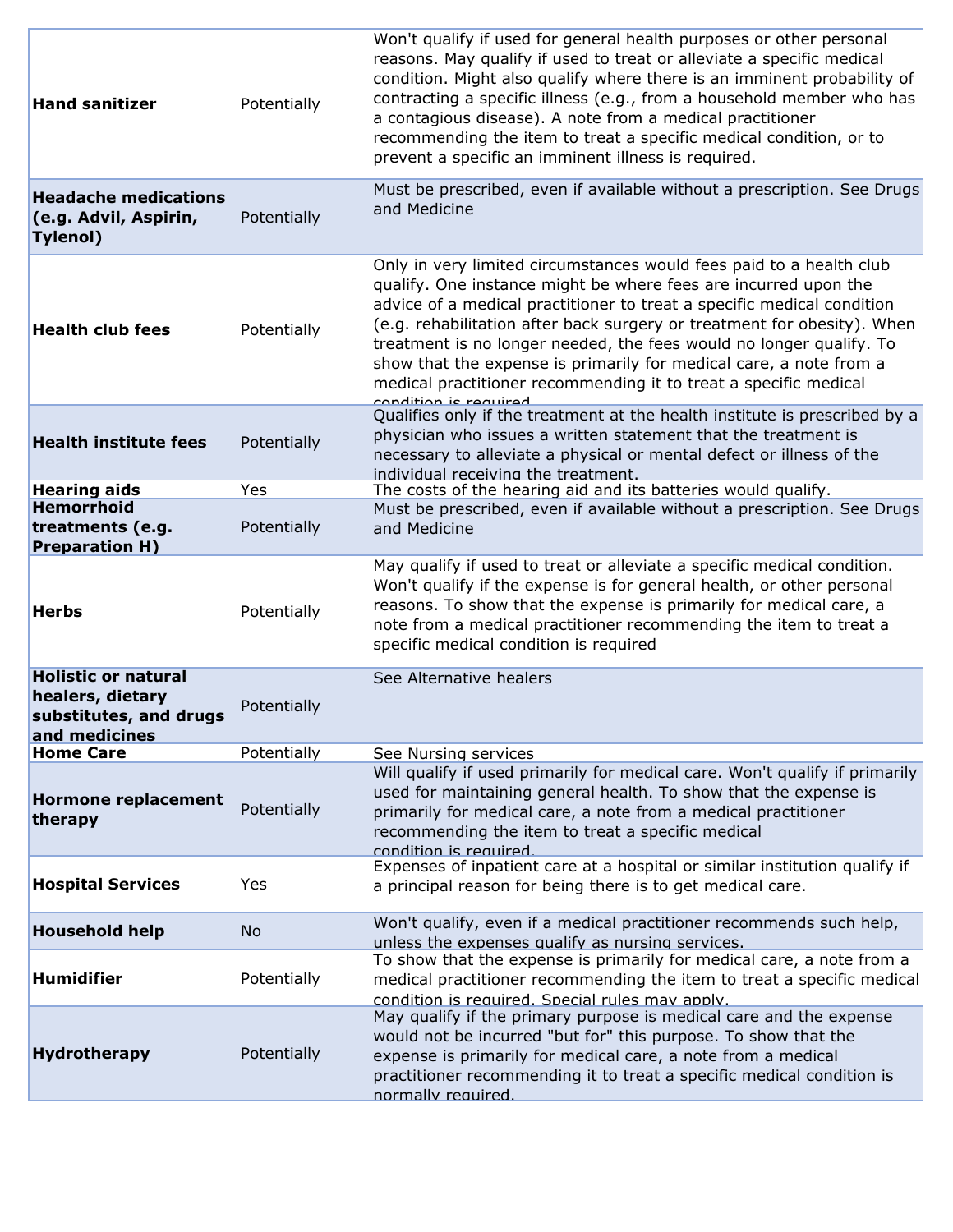| <b>Hypnosis</b>                                                        | Potentially        | Will qualify if performed by a professional to treat a medical condition,<br>or for other medical purposes (e.g., smoking cessation); won't qualify<br>if for general stress relief, personal enjoyment, or other personal<br>purposes. To show that the expense is primarily for medical care, a<br>note from a medical practitioner recommending the item to treat a<br>specific medical condition is normally required. |
|------------------------------------------------------------------------|--------------------|----------------------------------------------------------------------------------------------------------------------------------------------------------------------------------------------------------------------------------------------------------------------------------------------------------------------------------------------------------------------------------------------------------------------------|
| Immunizations                                                          | Yes                |                                                                                                                                                                                                                                                                                                                                                                                                                            |
| Inclinator                                                             | Potentially        | Would qualify if it otherwise qualifies as medical care, is detachable<br>from the property, and is purchased for use only by the person with<br>the medical condition. To show that the expense is primarily for<br>medical care, a note from a medical practitioner recommending the<br>item to treat a specific medical condition is normally required.                                                                 |
| <b>Incontinence Supplies</b>                                           | Potentially        | Adult diapers used to relieve incontinence generally will qualify as<br>medical expenses.                                                                                                                                                                                                                                                                                                                                  |
| <b>Infertility treatments</b>                                          | Yes                | See Fertility treatments                                                                                                                                                                                                                                                                                                                                                                                                   |
| Insect bit creams (e.g.<br>Benadryl,<br>Cortaid)                       | Potentially        | Must be prescribed, even if available without a prescription. See Drugs<br>and Medicine                                                                                                                                                                                                                                                                                                                                    |
| <b>Insect repellent</b>                                                | Potentially        | May qualify when there is an imminent probability of contracting a<br>specific illness from an insect bite (e.g., in a locality with a high<br>incidence of Lyme disease or West Nile virus).                                                                                                                                                                                                                              |
| Insulin                                                                | Yes                | Equipment needed to inject the insulin, such as syringes or insulin<br>pumps also qualifies as a medical expense.                                                                                                                                                                                                                                                                                                          |
| <b>Insurance Premiums</b>                                              | No                 | Insurance premiums are not qualifying expenses under Health FSAs                                                                                                                                                                                                                                                                                                                                                           |
| <b>IVF</b> (in vitro<br>fertilization)                                 | Yes                | See Fertility treatments                                                                                                                                                                                                                                                                                                                                                                                                   |
| <b>Laboratory fees</b><br><b>Lactation consultant</b>                  | Yes<br>Potentially | Such expenses qualify if they are part of medical care<br>Under IRS guidance issued in 2011, breast pumps and supplies that<br>assist lactation will qualify. More recently, expenses of a lactation<br>consultant have been included in the list of items and services that<br>are subject to health care reforms' preventative services mandate.<br>Consequently, the expenses of a lactation consultant should qualify. |
| <b>Lactose intolerance</b><br>tablets (e.g. Lactaid)                   | Potentially        | May qualify if used to treat or alleviate a specific medical condition. To<br>show that the expense is primarily for medical care, a note from a<br>medical practitioner recommending it to treat a specific medical<br>condition is required.                                                                                                                                                                             |
| <b>Lamaze classes</b>                                                  | Potentially        | Expenses may qualify to the extent that instruction relates to birth<br>and not childrearing. The fees should be apportioned to exclude<br>instruction in topics such as newborn care.<br>Expenses for the coach or significant other do not qualify.                                                                                                                                                                      |
| Language training                                                      | Potentially        | Such expenses will qualify if for a child with dyslexia or a disabled<br>child. But amounts paid for regular schooling don't qualify. To show<br>that the expense is primarily for medical care, a note from a medical<br>practitioner recommending the item to treat a<br>specific medical condition is normally required.                                                                                                |
| Laser eye surgery;<br>Lasik                                            | Yes                |                                                                                                                                                                                                                                                                                                                                                                                                                            |
| Late fees (e.g., for late<br>payment of bills for<br>medical services) | No                 | Such fees would not be for medical care.                                                                                                                                                                                                                                                                                                                                                                                   |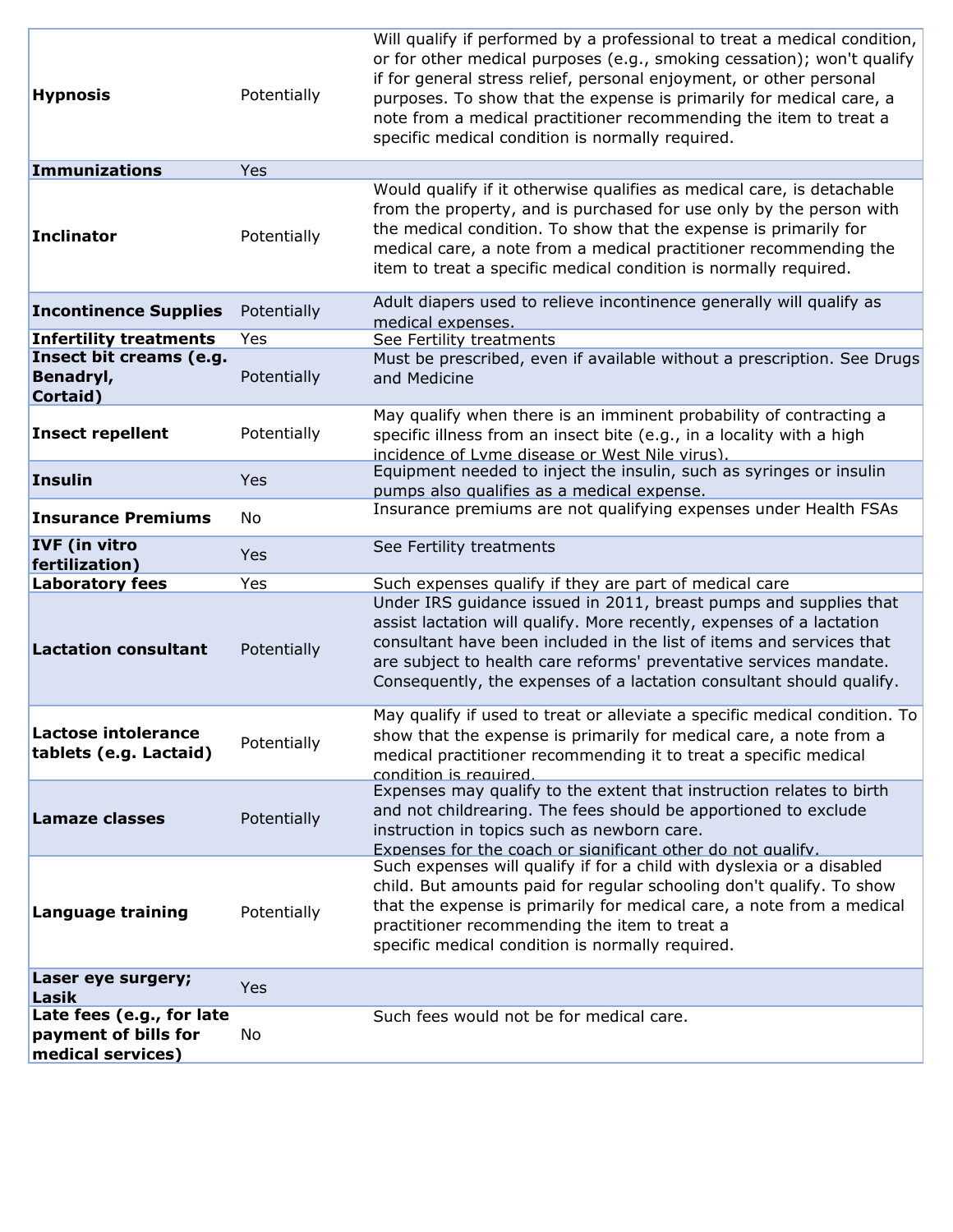| <b>Latex gloves</b>                                                       | Potentially              | Won't qualify if used for general health purposes or other personal<br>reasons. May qualify if used to treat or alleviate a specific medical<br>condition. Might also qualify where used to prevent a specific illness<br>that is imminent (e.g., if a household member has a contagious<br>disease). A note from a medical practitioner recommending the item<br>to treat a specific medical conditional (or, if applicable, to prevent a<br>specific and imminent illness) is normally required.                                                                     |
|---------------------------------------------------------------------------|--------------------------|------------------------------------------------------------------------------------------------------------------------------------------------------------------------------------------------------------------------------------------------------------------------------------------------------------------------------------------------------------------------------------------------------------------------------------------------------------------------------------------------------------------------------------------------------------------------|
| Laxatives (e.g. ExLax)                                                    | Potentially              | Must be prescribed, even if available without a prescription. See Drugs<br>and Medicine                                                                                                                                                                                                                                                                                                                                                                                                                                                                                |
| Learning disability,<br>instructional fees                                | Potentially              | If prescribed by a physician, tuition fees paid to a special school and<br>tutoring fees paid to a specially trained teacher for a child who has<br>severe learning disabilities caused by mental or physical impairments<br>(such as nervous system disorders) will qualify.                                                                                                                                                                                                                                                                                          |
| <b>Lice treatment</b>                                                     | Potentially              | Must be prescribed, even if available without a prescription. See Drugs<br>and Medicine                                                                                                                                                                                                                                                                                                                                                                                                                                                                                |
| Lip products,<br>medicated                                                | Potentially              | Must be prescribed, even if available without a prescription. See Drugs<br>and Medicine                                                                                                                                                                                                                                                                                                                                                                                                                                                                                |
| <b>Liquid adhesives for</b><br>small cuts                                 | Yes                      | See Bandages                                                                                                                                                                                                                                                                                                                                                                                                                                                                                                                                                           |
| Lodging at a hospital<br>or similar institution                           | Yes                      | Will qualify if principal reason for being there is to receive medical<br>care.                                                                                                                                                                                                                                                                                                                                                                                                                                                                                        |
| Lodging not at a<br>hospital                                              | Potentially              | Up to \$50.00 per night will qualify if these conditions are met: (1) The<br>lodging is primarily for and essential to medical care; (2) the medical<br>care is provided by a physician in a licensed hospital or medical care<br>facility related to (or equivalent to) a licensed hospital; (3) the lodging<br>isn't lavish or extravagant; and (4) there is no significant element of<br>personal pleasure, recreation, or vacation in the travel. If a parent is<br>traveling with a sick child, up to \$100 may qualify (\$50 for each<br>narcon)                 |
| <b>Lodging while</b><br>attending a medical<br>conference                 | <b>No</b>                |                                                                                                                                                                                                                                                                                                                                                                                                                                                                                                                                                                        |
| Lodging of a<br>companion                                                 | Potentially              | Will quality if accompanying a patient for medical reason and all of the<br>conditions described under Lodging not at a hospital or similar<br>institution are also met.                                                                                                                                                                                                                                                                                                                                                                                               |
| <b>Massage therapy</b>                                                    | Potentially              | The costs of a massage just to improve general health don't qualify.<br>However, if the massage therapy was recommended by a physician to<br>treat a specific injury or trauma, then it would qualify. To show that<br>the expense is primarily for medical care, a note from a medical<br>practitioner recommending it to treat a specific medical condition is<br>required                                                                                                                                                                                           |
| Mastectomy-related<br>bras                                                | Yes                      | Will qualify when incurred following a mastectomy for cancer.                                                                                                                                                                                                                                                                                                                                                                                                                                                                                                          |
| <b>Maternity clothes</b><br>Meals at a hospital or<br>similar institution | <b>No</b><br>Potentially | Meals that are part of the cost of inpatient care at a hospital or similar<br>institution will qualify if a principal reason for the recipient's being<br>there is to receive medical care; the meals must be furnished as a<br>necessary incident to the individual's continuing medical care. Meals<br>that are not part of inpatient care generally won't qualify.                                                                                                                                                                                                  |
| <b>Medical alert bracelet</b>                                             | Yes                      | Will qualify if recommended by a medical practitioner in connection<br>with treating a medical condition.                                                                                                                                                                                                                                                                                                                                                                                                                                                              |
| <b>Medical conference</b><br>admission                                    | Potentially              | Expenses for admission and transportation to a medical conference<br>qualify, if they relate to a chronic disease suffered by you, your<br>spouse, or your dependent and if the conference is primarily for and<br>essential to the person in need of care. Most of the time at the<br>conference must be spent attending sessions on medical information.<br>The expenses of meals and lodging don't qualify. It is recommended<br>that you contact CompuSys/Erisa for further details before<br>reservations are made, to confirm the eligibility of the conference. |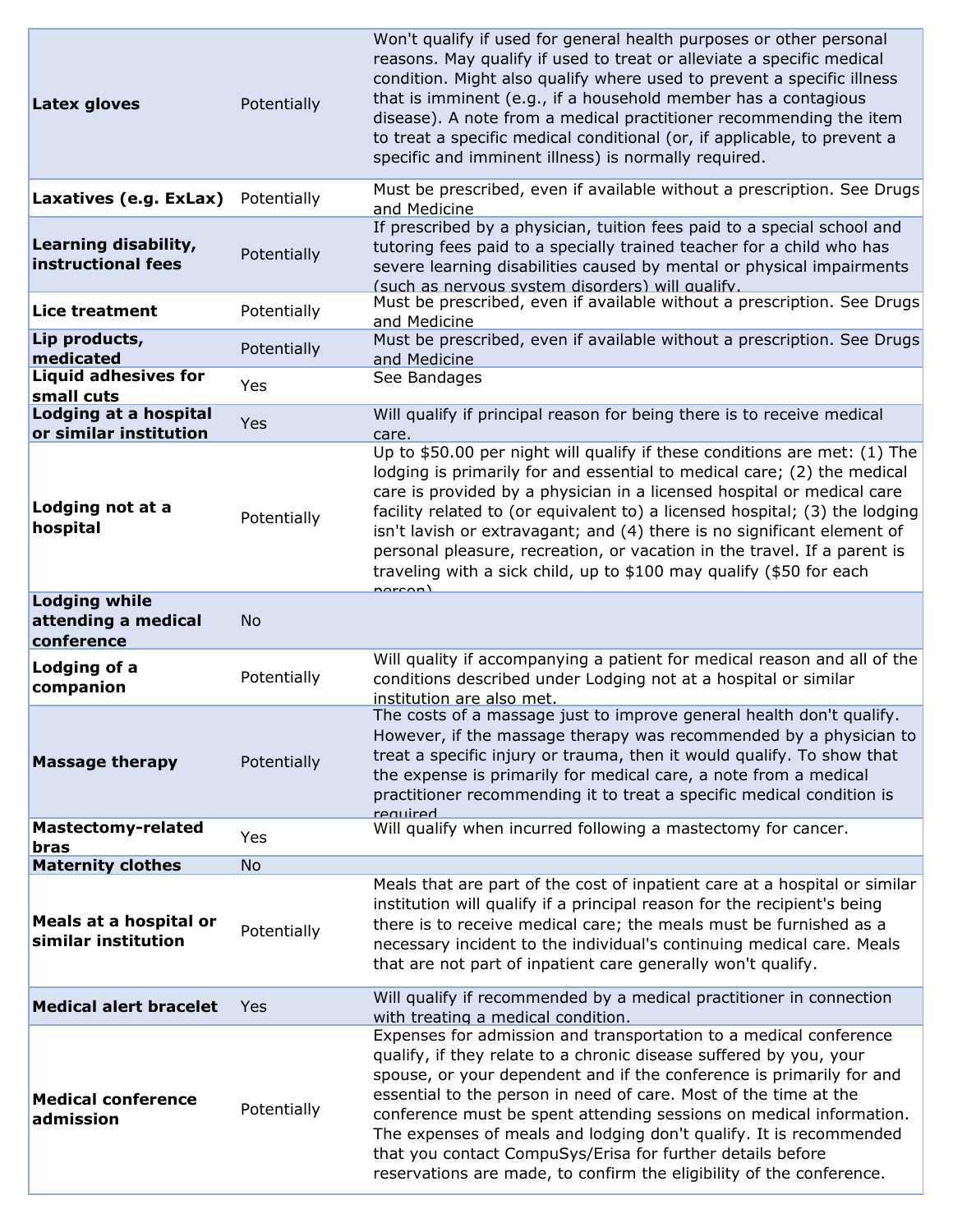| <b>Medical Information</b><br>plan charges                           | Yes         | These are expenses paid to a plan to keep medical information so that<br>it can be retrieved from a computer databank for your medical care.                                                                                                                                                                                                                                                                                                                                              |
|----------------------------------------------------------------------|-------------|-------------------------------------------------------------------------------------------------------------------------------------------------------------------------------------------------------------------------------------------------------------------------------------------------------------------------------------------------------------------------------------------------------------------------------------------------------------------------------------------|
| <b>Medical monitoring</b><br>and testing devices                     | Yes         | Examples of such devices are blood-pressure monitors, syringes,<br>glucose kit, etc.                                                                                                                                                                                                                                                                                                                                                                                                      |
| <b>Medical records</b><br>charges                                    | <b>Yes</b>  | For example, the fee associated with transferring medical records to a<br>new medical practitioner will qualify.                                                                                                                                                                                                                                                                                                                                                                          |
| <b>Menstrual pain</b>                                                | Potentially | Must be prescribed, even if available without a prescription. See Drugs                                                                                                                                                                                                                                                                                                                                                                                                                   |
| relievers (e.g. Midol)                                               |             | and Medicine<br>The cost of keeping a mentally handicapped person in a special home                                                                                                                                                                                                                                                                                                                                                                                                       |
| <b>Mentally handicapped,</b><br>special home for                     | Potentially | (not a relative' s home) on a psychiatrist's recommendation to help<br>that person adjust from life in a<br>mental hospital to community living may qualify.                                                                                                                                                                                                                                                                                                                              |
| <b>Mineral supplements</b>                                           | Potentially | Won't qualify if used to maintain general health. But under narrow<br>circumstances, mineral supplements might qualify if recommended by<br>a medical practitioner for a specific medical condition (for example a<br>prescribed dosage of iron daily to treat iron- deficiency anemia). To<br>show that the expense is primarily for medical care, a note from a<br>medical practitioner recommending the item to treat a specific medical<br>condition is required.                     |
| <b>Missed appointment</b><br>fees                                    | <b>No</b>   |                                                                                                                                                                                                                                                                                                                                                                                                                                                                                           |
| <b>Moisturizers</b>                                                  | No          |                                                                                                                                                                                                                                                                                                                                                                                                                                                                                           |
| "Morning-after"                                                      | Potentially | Must be prescribed, even if available without a prescription. See Drugs                                                                                                                                                                                                                                                                                                                                                                                                                   |
| contraceptive pills<br><b>Motion sickness pills</b>                  |             | and Medicine<br>Must be prescribed, even if available without a prescription. See Drugs                                                                                                                                                                                                                                                                                                                                                                                                   |
| (e.g. Bonine,<br>Dramamine)                                          | Potentially | and Medicine                                                                                                                                                                                                                                                                                                                                                                                                                                                                              |
| <b>Mouthwash</b>                                                     | Potentially | Such expenses generally won't qualify. However a special mouthwash<br>recommended by a medical practitioner for the treatment of gingivitis<br>might qualify.                                                                                                                                                                                                                                                                                                                             |
| <b>Nasal strips or sprays</b>                                        | Potentially | Nasal sprays or strips that are used to treat sinus problems or to<br>prevent sleep apnea qualify. However, nasal strips and sprays used to<br>prevent snoring wouldn't qualify, nor would those used by athletes. To<br>show that the nasal stripes are primarily for medical care, a note from<br>a medical practitioner recommending the item to treat a specific<br>medical condition is required. Medicated nasal sprays however,<br>require a prescription in order to be eligible. |
| <b>Naturopathic healers</b>                                          | Potentially | See Alternative healers                                                                                                                                                                                                                                                                                                                                                                                                                                                                   |
| <b>Nicotine gum or</b><br>patches (e.g.<br>Nicoderm, Nicorette)      | Potentially | Must be prescribed, even if available without a prescription. See Drugs<br>and Medicine                                                                                                                                                                                                                                                                                                                                                                                                   |
| <b>Non-prescription</b><br>drugs and medicines                       | Potentially | See Drugs and Medicines                                                                                                                                                                                                                                                                                                                                                                                                                                                                   |
| <b>Norplant insertion or</b><br>removal                              | Yes         |                                                                                                                                                                                                                                                                                                                                                                                                                                                                                           |
| <b>Nursing services</b><br>provided by a nurse or<br>other attendant | Potentially | Wages, employment taxes, and other amounts you pay for nursing<br>services generally will qualify, whether provided in the participants<br>home or another facility. But if the person providing nursing services<br>also provides household and personal services, the amounts must be<br>accounted for separately and only those for nursing services qualify.                                                                                                                          |
| <b>Nursing services for a</b><br>baby                                | No          | Won't qualify if the baby is normal and healthy.                                                                                                                                                                                                                                                                                                                                                                                                                                          |
| <b>Nutritionist's</b><br>professional expense                        | Potentially | May qualify if the treatment relates to a specifically diagnosed medical<br>condition. Won't qualify if the expense is for general health. To show<br>that the expense is primarily for medical care, a note from a medical<br>practitioner recommending the item to treat a specific medical<br>condition is required                                                                                                                                                                    |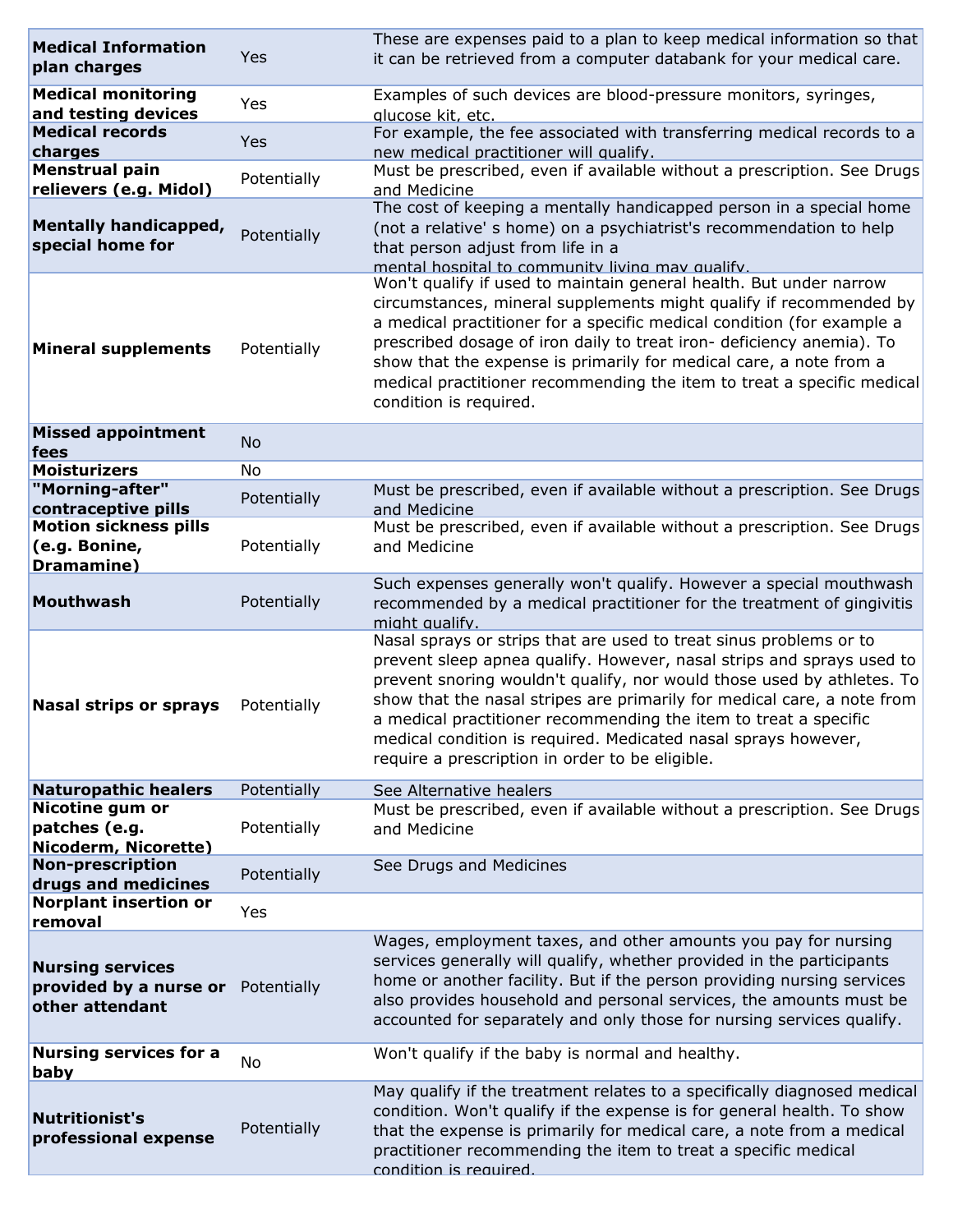| <b>Nutritional</b>                                                            | Potentially | See Dietary Supplements                                                                                                                                                                                                                                                                                                                                                                                                                                                                                                   |
|-------------------------------------------------------------------------------|-------------|---------------------------------------------------------------------------------------------------------------------------------------------------------------------------------------------------------------------------------------------------------------------------------------------------------------------------------------------------------------------------------------------------------------------------------------------------------------------------------------------------------------------------|
| supplements                                                                   |             |                                                                                                                                                                                                                                                                                                                                                                                                                                                                                                                           |
| <b>Obstetrical expenses</b>                                                   | Yes         |                                                                                                                                                                                                                                                                                                                                                                                                                                                                                                                           |
| <b>Occlusal guard to</b><br>prevent teeth grinding                            | Yes         |                                                                                                                                                                                                                                                                                                                                                                                                                                                                                                                           |
| <b>Occupational therapy</b>                                                   | Potentially | Will qualify if treats or alleviates a medical condition. To show that the<br>expense is primarily for medical care, a note from a medical<br>practitioner recommending it to treat a specific medical condition is<br>required.                                                                                                                                                                                                                                                                                          |
| <b>One-a-day vitamins</b>                                                     | No          |                                                                                                                                                                                                                                                                                                                                                                                                                                                                                                                           |
| <b>Online or telephone</b><br>consultation, medical<br>practitioner's fee for | Yes         | Will qualify, so long as the consultations purpose is to obtain advice to<br>treat or mitigate a medical condition and the practice is legal in the<br>applicable state or other locality.                                                                                                                                                                                                                                                                                                                                |
| <b>Operations</b>                                                             | Yes         | Will qualify if the operations are legal and aren't cosmetic procedures.                                                                                                                                                                                                                                                                                                                                                                                                                                                  |
| <b>Optometrist</b>                                                            | Yes         |                                                                                                                                                                                                                                                                                                                                                                                                                                                                                                                           |
| <b>Organ donors</b>                                                           | Yes         | See Transplants                                                                                                                                                                                                                                                                                                                                                                                                                                                                                                           |
| Orthodontia                                                                   | Yes         | Orthodontia is an eligible expense. Please refer to our Orthodontia<br>Guideline for more information on how to pay for claims or receive<br>reimbursement.                                                                                                                                                                                                                                                                                                                                                               |
| <b>Orthopedic shoe</b><br>inserts                                             | Yes         | Will qualify if used to treat injured or weakened body parts.                                                                                                                                                                                                                                                                                                                                                                                                                                                             |
| <b>Orthopedic shoes</b>                                                       | Potentially | Won't qualify if used for personal or preventive reasons. If used to<br>treat or alleviate a specific medical condition, only the excess cost of<br>the specialized orthopedic shoe over the cost of a regular shoe will<br>qualify. To show that the expense is primarily for medical care, a note<br>from a medical practitioner recommending the item to treat a specific<br>medical condition is required.                                                                                                            |
| <b>Osteopath fees</b>                                                         | Yes         |                                                                                                                                                                                                                                                                                                                                                                                                                                                                                                                           |
| <b>Over the counter</b><br>medicines                                          | Potentially | See Drugs and Medicines                                                                                                                                                                                                                                                                                                                                                                                                                                                                                                   |
| <b>Ovulation monitor</b>                                                      | Yes         |                                                                                                                                                                                                                                                                                                                                                                                                                                                                                                                           |
| Oxygen                                                                        | Yes         | This includes the expense of oxygen and oxygen equipment for<br>breathing problems caused by a medical condition.                                                                                                                                                                                                                                                                                                                                                                                                         |
| Pain relievers (e.g.<br>Advil, Aspirin, Tylenol)                              | Potentially | Must be prescribed, even if available without a prescription. See Drugs<br>and Medicine                                                                                                                                                                                                                                                                                                                                                                                                                                   |
| <b>Personal trainer fees</b>                                                  | Potentially | Will qualify if a medical practitioner has recommended a supervised<br>exercise regimen in order to treat a disease or injury (e.g.,<br>rehabilitation after surgery, or the treatment of obesity) and if<br>incurred for a limited duration. If you were working with a personal<br>trainer before being diagnosed, the expense would not qualify. To<br>show that the expense is primarily for medical care, a note from a<br>medical practitioner recommending it to treat a specific medical<br>condition is roquirod |
| Petroleum jelly                                                               | Potentially | Won't qualify if used to maintain general health or for other personal<br>reasons. May qualify if used to treat or alleviate a specific medical<br>condition. To show that the expense is primarily for medical care, a<br>note from a medical practitioner recommending the item to treat a<br>specific medical condition is required.                                                                                                                                                                                   |
| <b>Physical exams</b>                                                         | Yes         |                                                                                                                                                                                                                                                                                                                                                                                                                                                                                                                           |
| <b>Physical therapy</b>                                                       | Yes         |                                                                                                                                                                                                                                                                                                                                                                                                                                                                                                                           |
| <b>Pregnancy test kits</b>                                                    | Yes         |                                                                                                                                                                                                                                                                                                                                                                                                                                                                                                                           |
| <b>Prenatal vitamins</b>                                                      | Potentially | Obstetricians routinely recommend prenatal vitamins for health of<br>unborn children. If taken during pregnancy, prenatal vitamins would<br>be covered. Vitamins taken at other times generally do not qualify.                                                                                                                                                                                                                                                                                                           |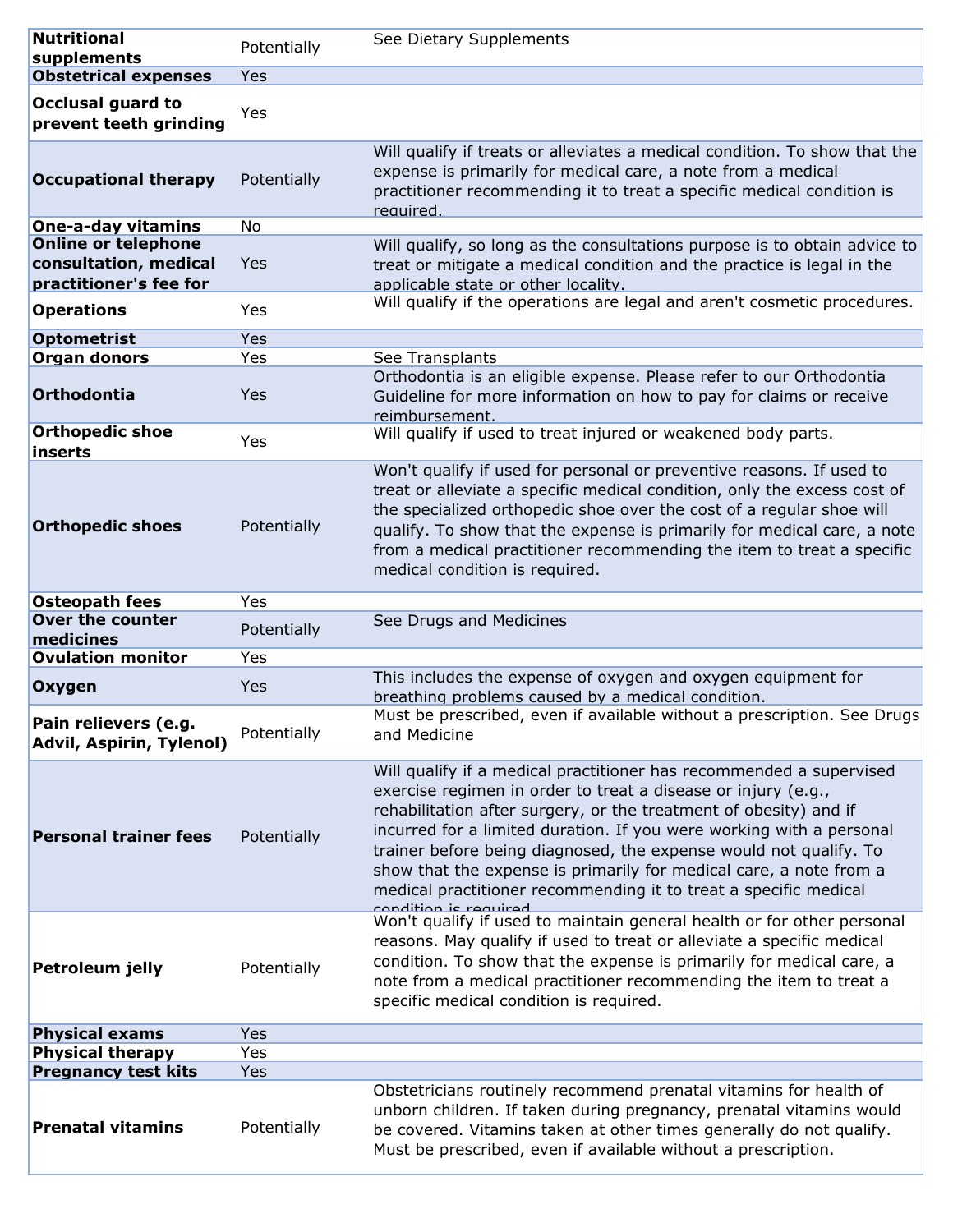| <b>Prepayments</b>                                                          | <b>No</b>   | Generally, prepayments for services/items that have not yet been<br>incurred/obtained are not reimbursable under a health FSA.                                                                                                                                                                                                                                                                                                                                                                   |
|-----------------------------------------------------------------------------|-------------|--------------------------------------------------------------------------------------------------------------------------------------------------------------------------------------------------------------------------------------------------------------------------------------------------------------------------------------------------------------------------------------------------------------------------------------------------------------------------------------------------|
| <b>Prescription drugs</b>                                                   | Potentially | See Drugs and Medicines                                                                                                                                                                                                                                                                                                                                                                                                                                                                          |
| <b>Prescription drug</b>                                                    | <b>No</b>   |                                                                                                                                                                                                                                                                                                                                                                                                                                                                                                  |
| discount programs                                                           |             |                                                                                                                                                                                                                                                                                                                                                                                                                                                                                                  |
| <b>Prescription drugs and</b><br>medicines obtained<br>from other countries | No          | Importing prescription drugs from other countries generally will<br>violate federal law. However, a drug or medicine may qualify for<br>reimbursement if (1) it is purchased and consumed in the other<br>country and is legal in both that country and the U.S. or (2) the<br>FDA announces that it can be legally imported by individuals.                                                                                                                                                     |
| <b>Preventive care</b><br>screenings                                        | Yes         | Will qualify if the tests are used for medical diagnoses. Examples<br>include hearing, vision, and cholesterol screenings.                                                                                                                                                                                                                                                                                                                                                                       |
| <b>Probiotics</b>                                                           | Potentially | Won't qualify if used to maintain general health or for other personal<br>reasons. May qualify if used to treat or alleviate a specific medical<br>condition. To show that the expense is primarily for medical care, a<br>note from a medical practitioner recommending the item to treat a<br>specific medical condition is required.                                                                                                                                                          |
| <b>Propecia</b>                                                             | Potentially | Generally won't qualify if purchased for cosmetic purposes (for<br>example to treat male pattern baldness), even if recommended by a<br>medical practitioner. But the expense may qualify if it is to ameliorate<br>a deformity arising from congenital abnormality, personal injury from<br>accident or trauma or disfiguring disease                                                                                                                                                           |
| <b>Prosthesis</b>                                                           | Yes         |                                                                                                                                                                                                                                                                                                                                                                                                                                                                                                  |
| <b>Psychiatric care</b>                                                     | Yes         | Includes the cost of supporting a mentally ill dependent at a special<br>center that provides medical care.                                                                                                                                                                                                                                                                                                                                                                                      |
| <b>Psychoanalysis</b>                                                       | Yes         |                                                                                                                                                                                                                                                                                                                                                                                                                                                                                                  |
| <b>Psychologist</b>                                                         | Potentially | Will qualify if provided for medical care, and not just for the general<br>improvement of mental health, relief of stress, or personal enjoyment.<br>To show that the expense is primarily for medical care a note from a                                                                                                                                                                                                                                                                        |
|                                                                             |             | medical practitioner recommending the item to<br>treat a specific medical condition is normally required.                                                                                                                                                                                                                                                                                                                                                                                        |
| <b>Radial keratotomy</b>                                                    | Yes         | Corneal ring segments would also qualify.                                                                                                                                                                                                                                                                                                                                                                                                                                                        |
| <b>Reading glasses</b>                                                      | Yes         | Both prescription and nonprescription.                                                                                                                                                                                                                                                                                                                                                                                                                                                           |
| <b>Rehydration solution</b><br>(e.g. Pedialyte)                             | Yes         |                                                                                                                                                                                                                                                                                                                                                                                                                                                                                                  |
| <b>Retin-A</b>                                                              | Potentially | Generally won't qualify if purchased for cosmetic purposes (for<br>example to reduce wrinkles), even if recommended by a medical<br>practitioner. But the expense may qualify if recommended by a<br>medical practitioner for a specific medical condition and not for<br>cosmetic purposes. To show that the expense is primarily for medical<br>care, a note from a medical practitioner recommending the item to<br>treat a specific medical condition is required along with a prescription. |
| Rogaine                                                                     | Potentially | Generally won't qualify if purchased for cosmetic purposes. But the<br>expense may qualify if recommended by a medical practitioner for a<br>specific medical condition. To show that the expense is primarily for<br>medical care, a note from a medical practitioner recommending the<br>item to treat a specific medical condition is required along with a<br>nrescrintion                                                                                                                   |
| <b>Rubbing alcohol</b>                                                      | Potentially | Will qualify when purchased for first-aid purposes.                                                                                                                                                                                                                                                                                                                                                                                                                                              |
| <b>Rubdowns</b>                                                             | Potentially | Generally won't qualify, unless a medical practitioner determines that<br>the procedure is necessary to treat a specific medical condition. To<br>show that the expense is primarily for medical care, a note from a<br>medical practitioner recommending the item to treat a specific medical<br>condition is required.                                                                                                                                                                         |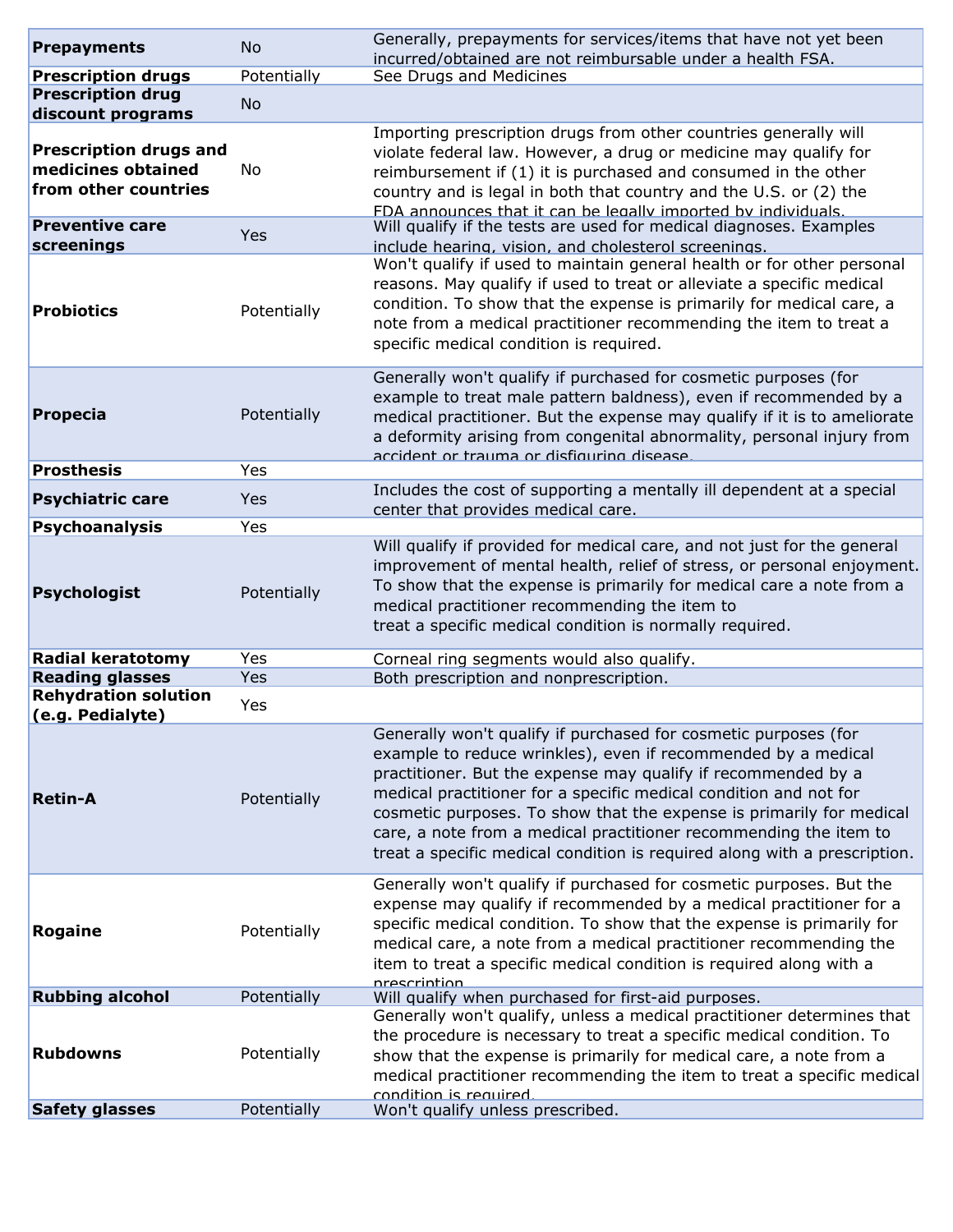| <b>Schools and education</b> Potentially                                                 |             | Payments made to a special school for a mentally impaired or<br>physically disabled person qualify if the main reason for using the<br>school is its resources for relieving the disability. This includes<br>teaching Braille to a visually impaired person, teaching lip reading to a<br>hearing impaired person and giving remedial language training to<br>correct a condition caused by a birth defect. If a child is at a school<br>because the courses and disciplinary methods have a beneficial effect<br>on the child's attitude, the expenses won't<br>qualify. |
|------------------------------------------------------------------------------------------|-------------|----------------------------------------------------------------------------------------------------------------------------------------------------------------------------------------------------------------------------------------------------------------------------------------------------------------------------------------------------------------------------------------------------------------------------------------------------------------------------------------------------------------------------------------------------------------------------|
| <b>Screening tests</b>                                                                   | Potentially | Will qualify if the tests are used for medical diagnoses.                                                                                                                                                                                                                                                                                                                                                                                                                                                                                                                  |
| Service animal, to<br>assist individual with<br>mental health<br>disabilities            | Potentially | Expenses of buying, training, and maintaining a service animal to<br>assist an individual with mental health disabilities may qualify if the<br>individual can show that he or she is using the service animal<br>primarily for medical care to alleviate a mental defect or illness and<br>would not have paid the expenses but for the defect or illness.                                                                                                                                                                                                                |
| <b>Shipping and handling</b><br>fees                                                     | Yes         | Shipping and handling fees incurred to obtain an item that constitutes<br>medical care (e.g. drugs, or medicine) qualify.                                                                                                                                                                                                                                                                                                                                                                                                                                                  |
| <b>Sinus medications</b><br>(e.g. Sudafed)<br><b>Skin moisturizers</b>                   | Potentially | Must be prescribed, even if available without a prescription. See Drugs<br>and Medicine                                                                                                                                                                                                                                                                                                                                                                                                                                                                                    |
| <b>Sleep deprivation</b>                                                                 | <b>No</b>   | Qualifies if the person is under the care of a medical practitioner                                                                                                                                                                                                                                                                                                                                                                                                                                                                                                        |
| treatment                                                                                | Yes         |                                                                                                                                                                                                                                                                                                                                                                                                                                                                                                                                                                            |
| <b>Smoking cessation</b><br>medication                                                   | Potentially | Must be prescribed, even if available without a prescription. See Drugs<br>and Medicine                                                                                                                                                                                                                                                                                                                                                                                                                                                                                    |
| <b>Smoking cessation</b><br>programs                                                     | Yes         |                                                                                                                                                                                                                                                                                                                                                                                                                                                                                                                                                                            |
| <b>Special foods (such as</b><br>foods needed for a<br>gluten free or salt free<br>diet) | Potentially | Will qualify if prescribed by a medical practitioner to treat a specific<br>illness or ailment and if the foods do not substitute for normal<br>nutritional requirements. But the amount that may qualify is limited to<br>the amount by which the cost of the special food exceeds the cost of<br>commonly available versions of the same product. To show that the<br>expense is primarily for medical care, a note from a medical<br>practitioner recommending the item to treat a specific medical<br><u>condition ic roquirad</u>                                     |
| <b>Speech therapy</b>                                                                    | Yes         |                                                                                                                                                                                                                                                                                                                                                                                                                                                                                                                                                                            |
| Sperm, storage fees                                                                      | Potentially | Fees for temporary storage might qualify, but only to the extent<br>necessary for immediate conception. Storage fees for undefined future<br>conception is not eligible.                                                                                                                                                                                                                                                                                                                                                                                                   |
| <b>Spermicidal foam</b>                                                                  | Potentially | Must be prescribed, even if available without a prescription. See Drugs<br>and Medicine                                                                                                                                                                                                                                                                                                                                                                                                                                                                                    |
| <b>St. John's Wort</b>                                                                   | Potentially | Will qualify if used primarily for medical care; won't qualify if used to<br>maintain general health. To show that the expense is primarily for<br>medical care, a note from a medical practitioner recommending the<br>item to treat a specific medical condition is required.                                                                                                                                                                                                                                                                                            |
| <b>Stem cell, harvesting</b><br>and/or storage of                                        | Potentially | Might qualify if there is a specific and imminent medical condition that<br>the stem cells are intended to treat. For example, the cost of<br>harvesting and storing stem cells because a newborn has a birth<br>defect and the stem cells would be needed in the near future might be<br>allowable. But collection and storage indefinitely, just in case an item<br>might be needed, is not medical care.                                                                                                                                                                |
| <b>Sterilization</b><br>procedures                                                       | Yes         | Sterilization means the cost of a legally performed operation to make<br>a person unable to have children.                                                                                                                                                                                                                                                                                                                                                                                                                                                                 |
| <b>Sunglasses</b>                                                                        | Potentially | Prescription sunglasses would qualify.                                                                                                                                                                                                                                                                                                                                                                                                                                                                                                                                     |
| <b>Sunburn creams and</b><br>ointments, medicated<br>(e.g. Solarcaine)                   | Yes         | Will qualify if used to treat a sunburn and not as regular skin<br>moisturizers, but must be prescribed.                                                                                                                                                                                                                                                                                                                                                                                                                                                                   |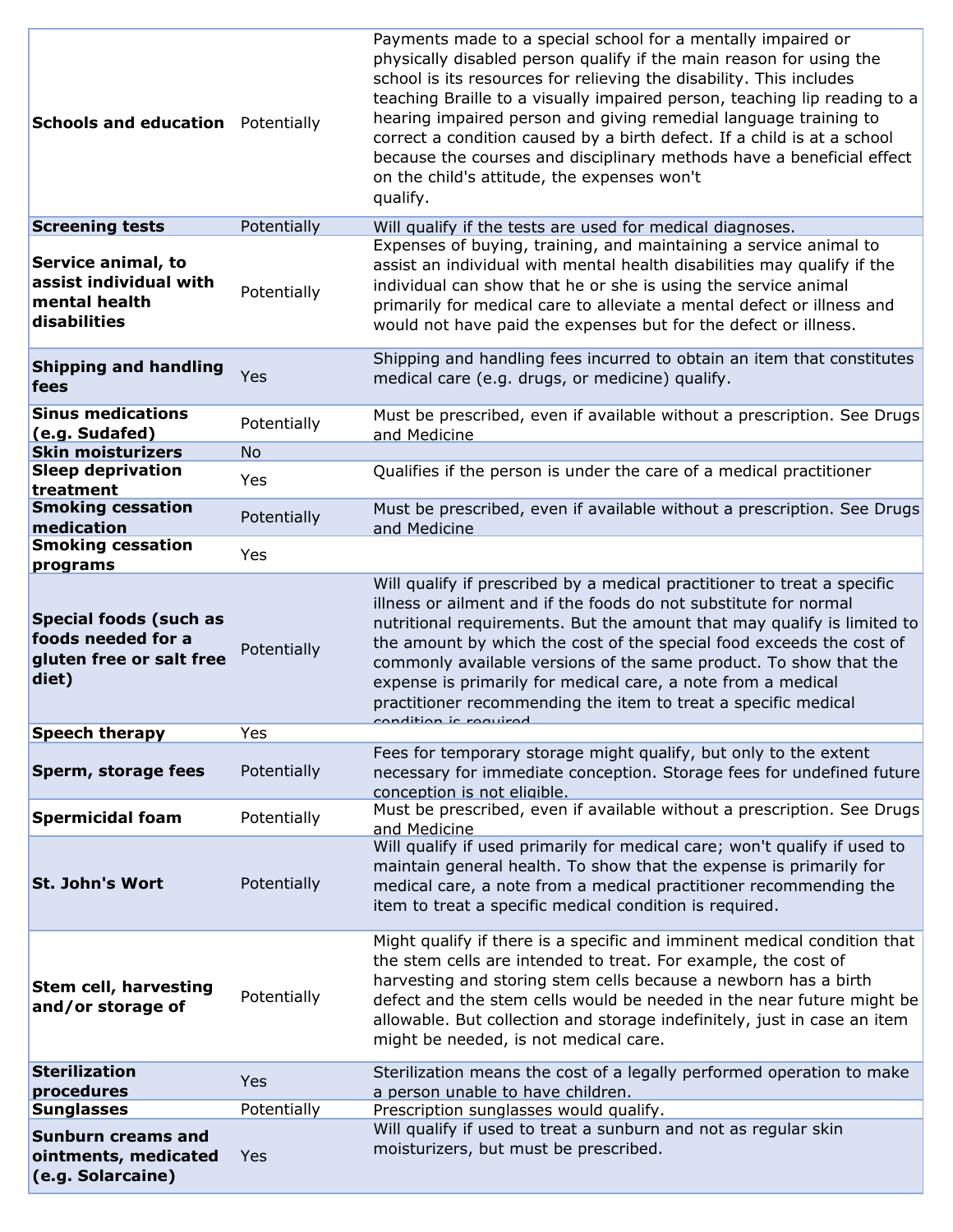| <b>Sunscreen</b>                                                                       | Potentially | Will qualify if it's sole purpose is to prevent sunburn. The sunscreen<br>must be SPF 30 or above.                                                                                                                                                                                                                                                                                                                                                                                 |
|----------------------------------------------------------------------------------------|-------------|------------------------------------------------------------------------------------------------------------------------------------------------------------------------------------------------------------------------------------------------------------------------------------------------------------------------------------------------------------------------------------------------------------------------------------------------------------------------------------|
| <b>Supplies to treat a</b>                                                             |             | Will qualify if the medical supply is used to diagnose or treat a specific                                                                                                                                                                                                                                                                                                                                                                                                         |
| medical condition                                                                      | Yes         | medical condition and isn't a personal comfort item.                                                                                                                                                                                                                                                                                                                                                                                                                               |
| <b>Support braces</b>                                                                  | Yes         | Will qualify if used for injured or weakened body parts.                                                                                                                                                                                                                                                                                                                                                                                                                           |
| <b>Surgery</b>                                                                         | Yes         | Generally will qualify. See Operations                                                                                                                                                                                                                                                                                                                                                                                                                                             |
| <b>Surrogate expenses</b>                                                              | No          |                                                                                                                                                                                                                                                                                                                                                                                                                                                                                    |
| <b>Taxes on medical</b><br>services and products                                       | Yes         | Such expenses generally will qualify to the extent that the tax is<br>imposed on qualified medical cares services/items. This includes local,<br>sales, service, and other taxes.                                                                                                                                                                                                                                                                                                  |
| <b>Teeth whitening</b>                                                                 | Potentially | Won't qualify if tooth discoloration is simply the result of aging and<br>the whitening is done for cosmetic purposes. But if tooth discoloration<br>(rising to the level of a deformity) was caused by disease, birth<br>defect, or injury, expenses for teeth whitening might<br>qualify.                                                                                                                                                                                        |
| <b>Telephone for hearing</b><br>impaired persons                                       | Yes         |                                                                                                                                                                                                                                                                                                                                                                                                                                                                                    |
| <b>Television for hearing-</b><br>impaired persons                                     | Yes         | Equipment that displays the audio part of television programs as<br>subtitles for hearing impaired persons will qualify. But the amount<br>that qualifies is limited to the excess of the cost over the cost of the<br>requiar item.                                                                                                                                                                                                                                               |
| <b>Therapy</b>                                                                         | Yes         | Will qualify if provided for medical care (and not just for the general<br>improvement of mental health, relief of stress, or personal<br>eniovment).                                                                                                                                                                                                                                                                                                                              |
| <b>Thermometer</b>                                                                     | Yes         | Will qualify for medical use.                                                                                                                                                                                                                                                                                                                                                                                                                                                      |
| Throat lozenges (e.g.<br>Cepacol, Chloraseptic)                                        | Potentially | Must be prescribed, even if available without a prescription. See Drugs<br>and Medicine                                                                                                                                                                                                                                                                                                                                                                                            |
| <b>Toothache and</b><br>teething pain relievers Potentially<br>(e.g. Orajel)           |             | Must be prescribed, even if available without a prescription. See Drugs<br>and Medicine                                                                                                                                                                                                                                                                                                                                                                                            |
| <b>Toothbrushes</b>                                                                    | No          | Won't even qualify if a dentist recommends special ones to treat a<br>medical condition<br>like ainaivitis.                                                                                                                                                                                                                                                                                                                                                                        |
| Toothpaste                                                                             | No.         | Won't qualify even if a dentist recommends a special one to treat a<br>medical condition like gingivitis. But topical creams or other drugs<br>(e.g. fluoride treatment) used to treat a dental condition would<br>qualify, so long as they are primarily for medical care.                                                                                                                                                                                                        |
| <b>Transplants</b>                                                                     | Yes         | Includes surgical, hospital, laboratory services, and transportation<br>expenses for organ<br>donors.                                                                                                                                                                                                                                                                                                                                                                              |
| <b>Transportation</b><br>expenses for person to Yes<br>receive medical care            |             | Will qualify if the transportation is primarily for and essential to<br>medical care. Includes car expenses; bus, taxi, train, plane, and ferry<br>fares; and ambulance services. Instead of actual car expense, a<br>standard mileage rate 24 cents per mile for 2013 is eligible for<br>reimbursement. Parking fees and tolls can also qualify.                                                                                                                                  |
| <b>Transportation of</b><br>someone other than<br>the person receiving<br>medical care | Potentially | Will qualify in some cases. Transportation expenses of the following<br>persons will qualify: (1) a parent who must go with a child who needs<br>medical care; (2) a nurse or other person who gives injections,<br>medications, or other treatment required by a patient who is traveling<br>to get medical care and is unable to travel alone; and (3) an individual<br>who travels to visit a mentally ill dependent, if such visits are<br>recommended as part of<br>troatmont |
| <b>Tuition for special</b><br>needs program                                            | Potentially | Will qualify if the primary purpose is for medical care. Includes<br>reading programs for dyslexia.                                                                                                                                                                                                                                                                                                                                                                                |
| <b>Ultrasound, prenatal</b>                                                            | Potentially | Will qualify if used as a diagnostic tool to determine fetal health and<br>development. Won't qualify if for other purposes (e.g. to obtain<br>prenatal snapshots).                                                                                                                                                                                                                                                                                                                |